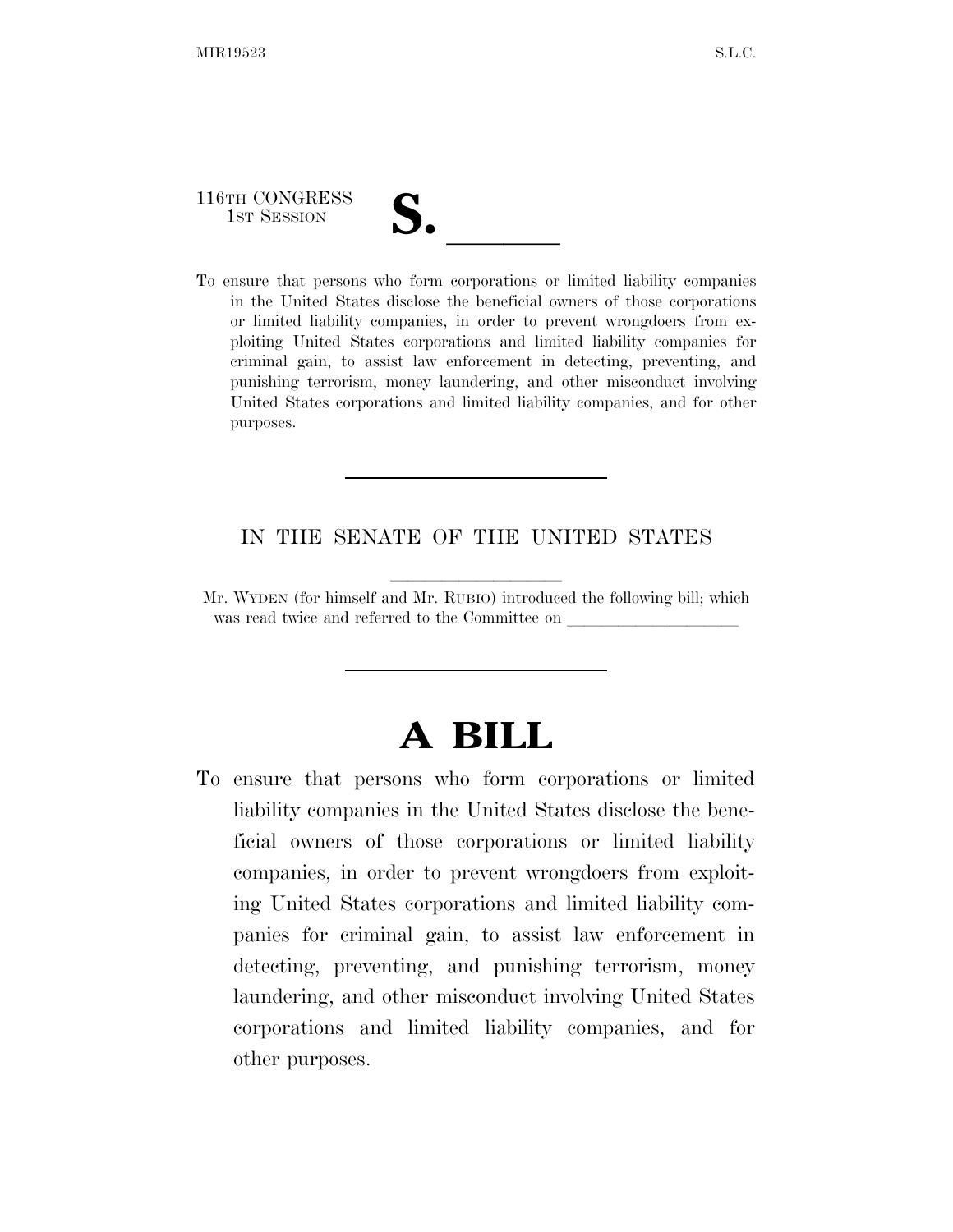*Be it enacted by the Senate and House of Representa- tives of the United States of America in Congress assembled,*  **SECTION 1. SHORT TITLE.**  This Act may be cited as the ''Corporate Trans- parency Act of 2019''. **SEC. 2. TRANSPARENT INCORPORATION PRACTICES.**  (a) IN GENERAL.— 8 (1) AMENDMENT TO THE BANK SECRECY ACT.—Chapter 53 of title 31, United States Code, is amended by inserting after section 5332 the fol- lowing new section: **''§ 5333 Transparent incorporation practices**  13 "(a) REPORTING REQUIREMENTS.—  $(1)$  BENEFICIAL OWNERSHIP REPORTING. 15 "(A) In GENERAL.—Each applicant to form a corporation or limited liability company under the laws of a State or Indian Tribe shall file a report with FinCEN containing a list of the beneficial owners of the corporation or lim-20 ited liability company that— 21 ''(i) except as provided in paragraph (3), and subject to paragraph (2), identi- fies each beneficial owner by—  $\text{``(I) full legal name;}$ ''(II) date of birth;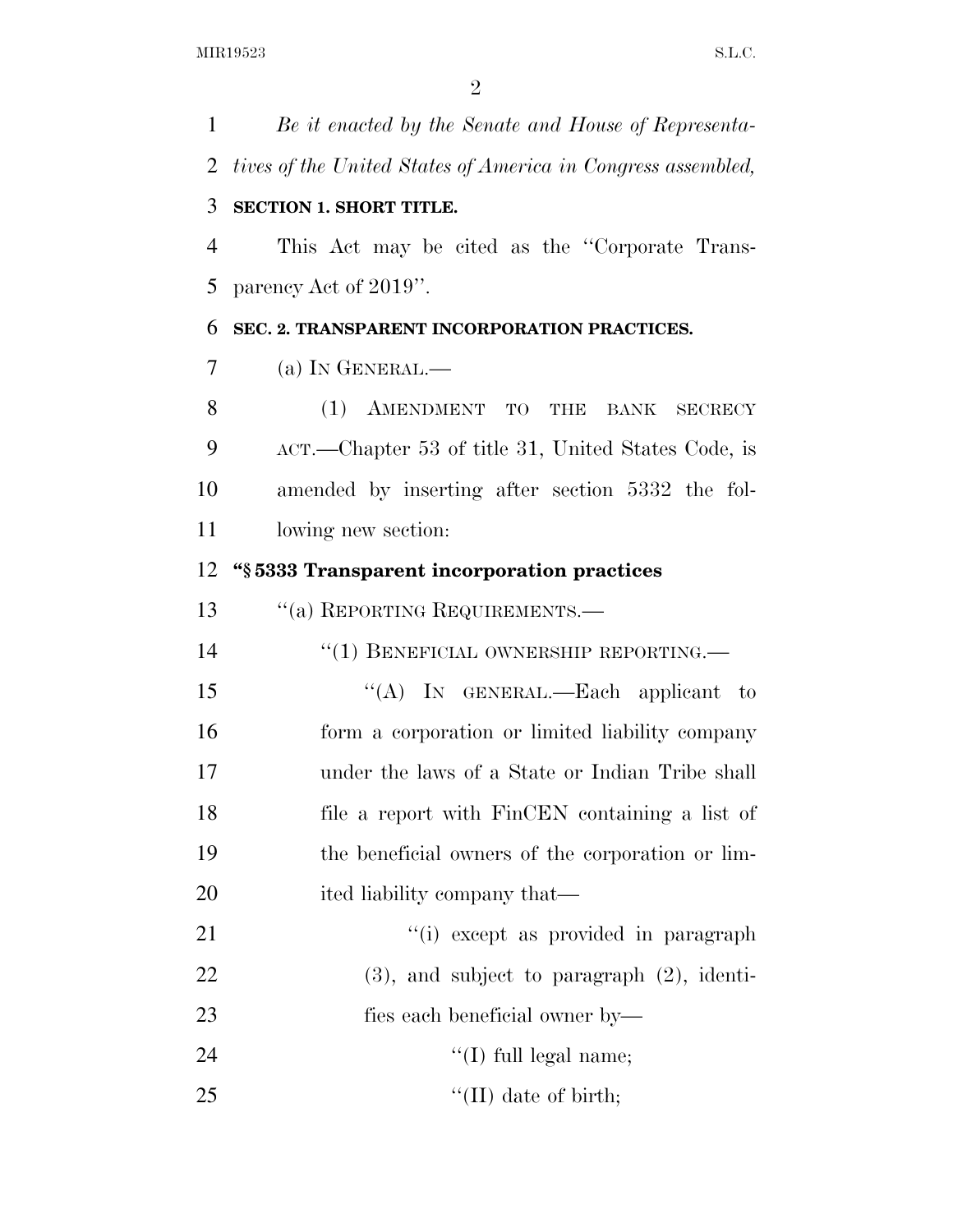| $\mathbf{1}$   | "(III) current residential or busi-            |
|----------------|------------------------------------------------|
| $\overline{2}$ | ness street address; and                       |
| 3              | $\lq\lq$ (IV) a unique identifying num-        |
| $\overline{4}$ | ber from a non-expired passport                |
| 5              | issued by the United States, a non-ex-         |
| 6              | pired personal identification card, or a       |
| $\tau$         | non-expired driver's license issued by         |
| 8              | a State; and                                   |
| 9              | $``(ii)$ if the applicant is not a bene-       |
| 10             | ficial owner, also provides the identification |
| 11             | information described in clause (i) relating   |
| 12             | to such applicant.                             |
| 13             | "(B) UPDATED INFORMATION.—Each cor-            |
| 14             | poration or limited liability company formed   |
| 15             | under the laws of a State or Indian Tribe      |
| 16             | shall—                                         |
| 17             | "(i) submit to FinCEN an annual fil-           |
| 18             | ing containing a list of—                      |
| 19             | $\lq\lq$ the current beneficial owners         |
| 20             | of the corporation or limited liability        |
| 21             | company and the information de-                |
| 22             | scribed in subparagraph (A) for each           |
| 23             | such beneficial owner; and                     |
| 24             | $\lq\lq$ (II) any changes in the bene-         |
| 25             | ficial owners of the corporation or lim-       |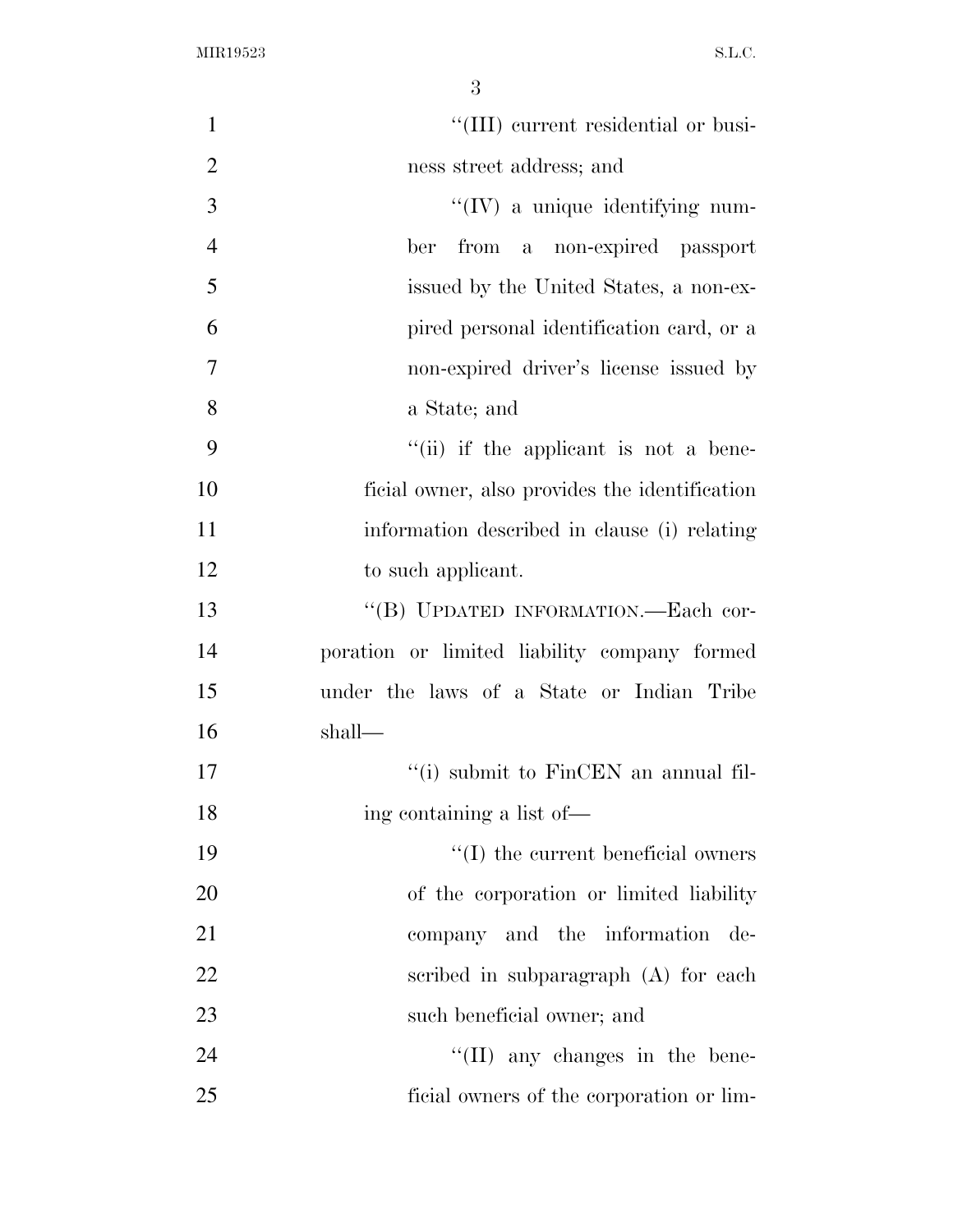| $\mathbf{1}$   | ited liability company during the pre-            |
|----------------|---------------------------------------------------|
| $\overline{2}$ | vious year; and                                   |
| 3              | "(ii) pursuant to any rule issued by              |
| $\overline{4}$ | the Secretary of the Treasury under sub-          |
| 5              | paragraph $(C)$ , update the list of the bene-    |
| 6              | ficial owners of the corporation or limited       |
| 7              | liability company within the time period          |
| 8              | prescribed by such rule.                          |
| 9              | "(C) RULEMAKING ON UPDATING INFOR-                |
| 10             | MATION.—Not later than 9 months after the         |
| 11             | completion of the study required under section    |
| 12             | $3(a)(1)$ of the Corporate Transparency Act of    |
| 13             | 2019, the Secretary of the Treasury shall con-    |
| 14             | sider the findings of such study and, if the Sec- |
| 15             | retary determines it to be necessary or appro-    |
| 16             | priate, issue a rule requiring corporations and   |
| 17             | limited liability companies to update the list of |
| 18             | the beneficial owners of the corporation or lim-  |
| 19             | ited liability company within a specified amount  |
| 20             | of time after the date of any change in the list  |
| 21             | of beneficial owners or the information required  |
| 22             | to be provided relating to each beneficial owner. |
| 23             | "(D) STATE NOTIFICATION.—Each State               |
| 24             | in which a corporation or limited liability com-  |
| 25             | pany is being formed shall notify each applicant  |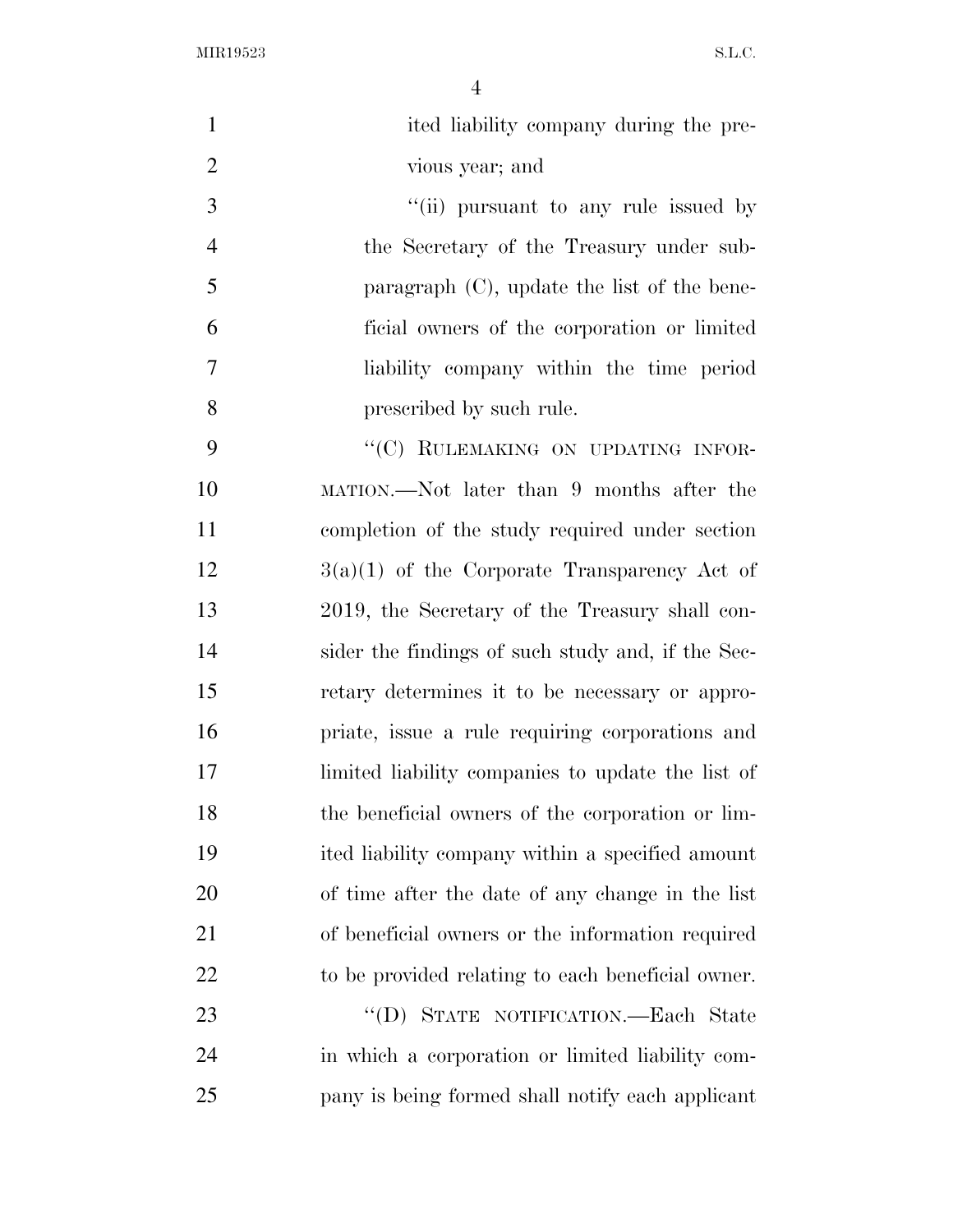of the requirements listed in subparagraphs (A) and (B).

3 "(2) CERTAIN BENEFICIAL OWNERS.—If an ap- plicant to form a corporation or limited liability com- pany or a beneficial owner, or similar agent of a cor- poration or limited liability company who is required to provide identification information under this sub- section, does not have a nonexpired passport issued by the United States, a nonexpired personal identi- fication card, or a non-expired driver's license issued by a State, each such person shall provide to FinCEN the full legal name, current residential or business street address, a unique identifying number from a non-expired passport issued by a foreign gov- ernment, and a legible and credible copy of the pages of a non-expired passport issued by the gov- ernment of a foreign country bearing a photograph, date of birth, and unique identifying information for each beneficial owner, and each application described in paragraph  $(1)(A)$  and each update described in paragraph (1)(B) shall include a written certification by a person residing in the State or Indian country under the jurisdiction of the Indian Tribe forming the entity that the applicant, corporation, or limited liability company—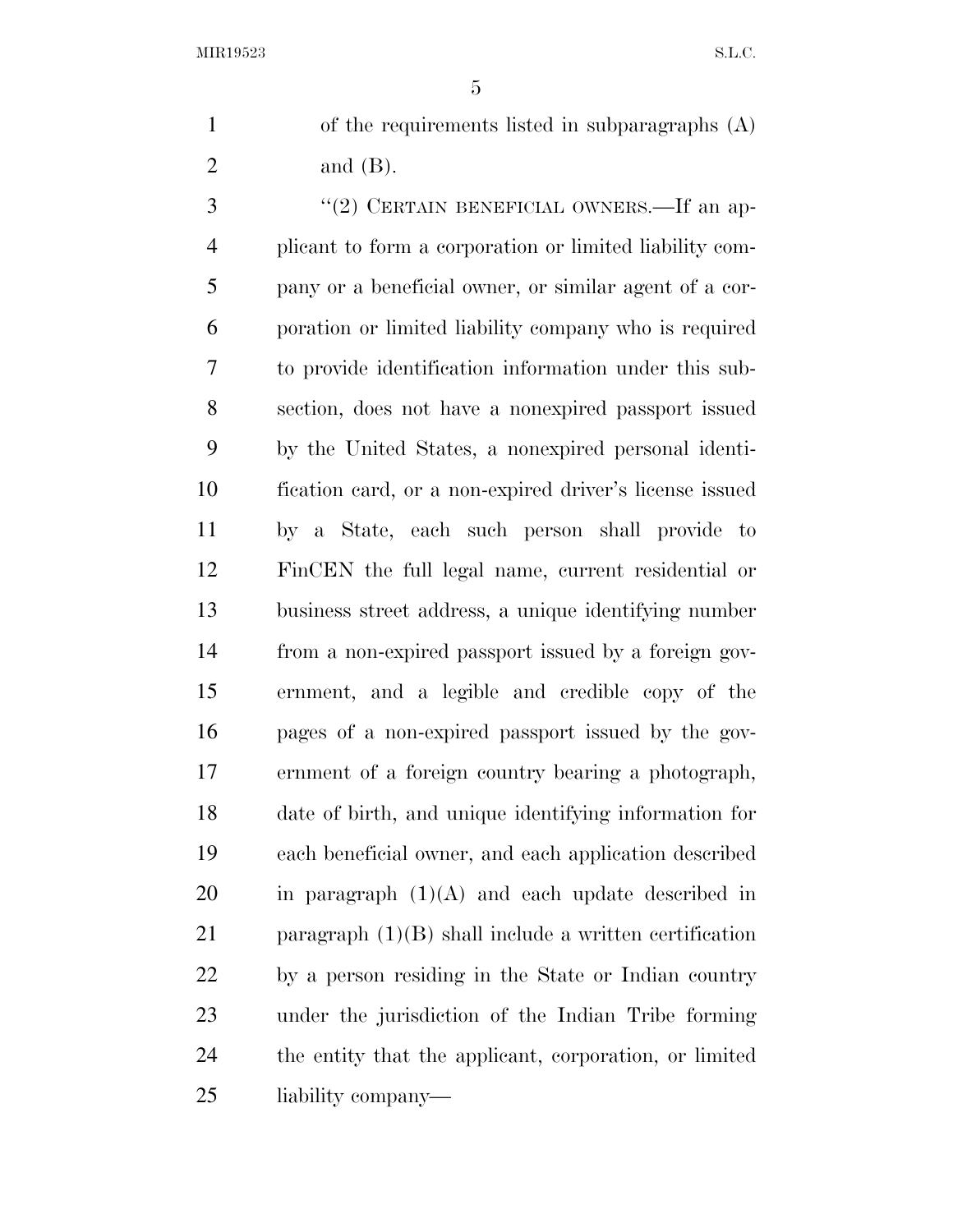| $\mathbf{1}$   | "(A) has obtained for each such beneficial               |
|----------------|----------------------------------------------------------|
| $\overline{2}$ | owner, a current residential or business street          |
| 3              | address and a legible and credible copy of the           |
| $\overline{4}$ | pages of a non-expired passport issued by the            |
| 5              | government of a foreign country bearing a pho-           |
| 6              | tograph, date of birth, and unique identifying           |
| 7              | information for the person;                              |
| 8              | "(B) has verified the full legal name, ad-               |
| 9              | dress, and identity of each such person;                 |
| 10             | $\lq\lq$ (C) will provide the information described      |
| 11             | subparagraph (A) and the proof of<br>$\operatorname{in}$ |
| 12             | verification described in subparagraph (B) upon          |
| 13             | request of FinCEN; and                                   |
| 14             | "(D) will retain the information and proof               |
| 15             | of verification under this paragraph until the           |
| 16             | end of the 5-year period beginning on the date           |
| 17             | that the corporation or limited liability company        |
| 18             | terminates under the laws of the State or In-            |
| 19             | dian Tribe.                                              |
| 20             | $``(3)$ EXEMPT ENTITIES.—                                |
| 21             | "(A) IN GENERAL.—With respect to an ap-                  |
| 22             | plicant to form a corporation or limited liability       |
| 23             | company under the laws of a State or Indian              |
| 24             | Tribe, if such entity is described in subpara-           |
| 25             | graph $(C)$ or $(D)$ of subsection $(d)(4)$ and will     |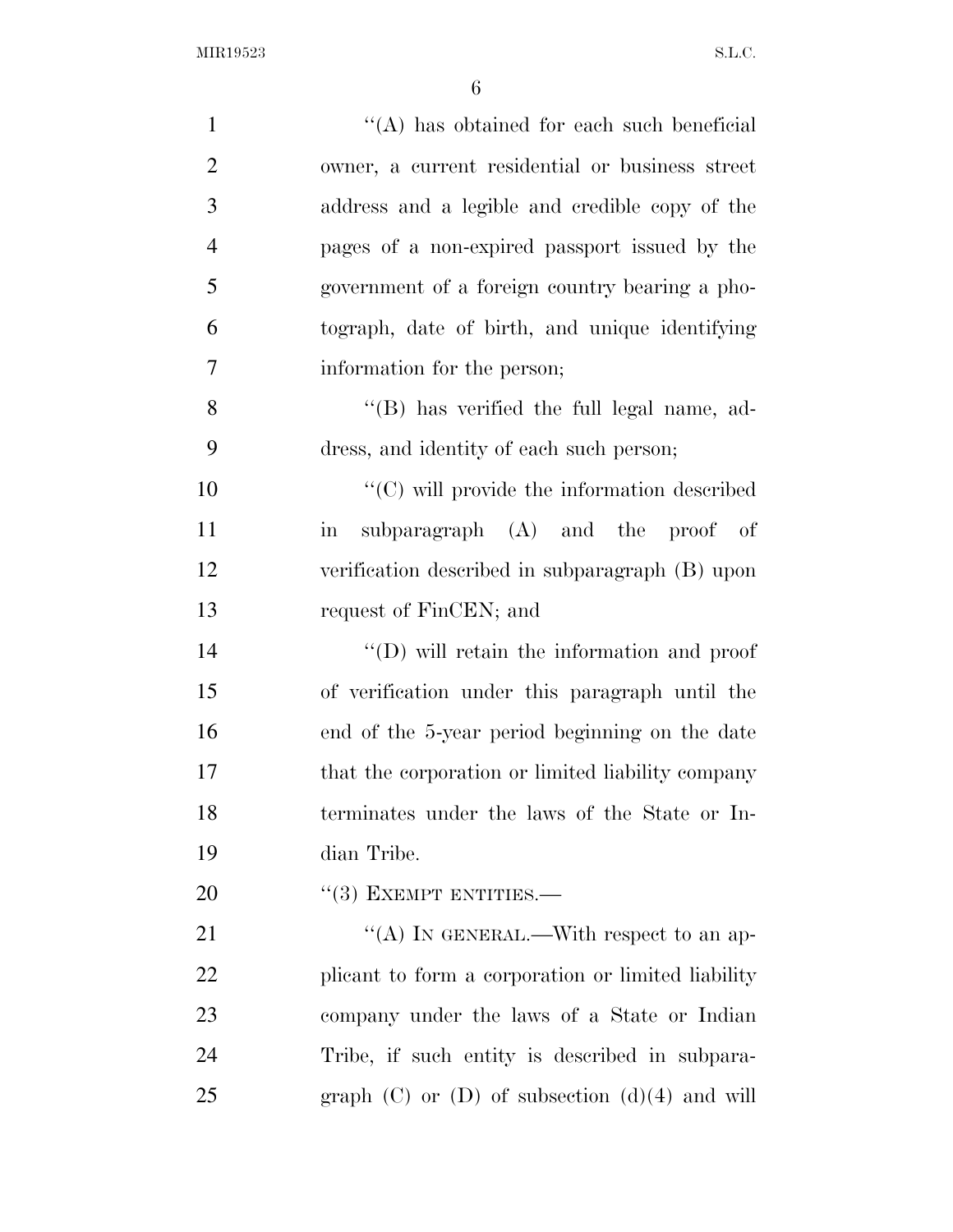| $\mathbf{1}$   | be exempt from the beneficial ownership disclo-    |
|----------------|----------------------------------------------------|
| $\overline{2}$ | sure requirements under this subsection, such      |
| 3              | applicant, or a prospective officer, director, or  |
| $\overline{4}$ | similar agent of the applicant, shall file a writ- |
| 5              | ten certification with FinCEN—                     |
| 6              | "(i) identifying the specific provision            |
| $\overline{7}$ | of subsection $(d)(4)$ under which the entity      |
| 8              | proposed to be formed would be exempt              |
| 9              | from the beneficial ownership disclosure re-       |
| 10             | quirements under paragraphs $(1)$ and $(2)$ ;      |
| 11             | "(ii) stating that the entity proposed             |
| 12             | to be formed meets the requirements for            |
| 13             | an entity described under such provision of        |
| 14             | subsection $(d)(4)$ ; and                          |
| 15             | "(iii) providing identification informa-           |
| 16             | tion for the applicant or prospective offi-        |
| 17             | cer, director, or similar agent making the         |
| 18             | certification in the same manner as pro-           |
| 19             | vided under paragraph $(1)$ or $(2)$ .             |
| 20             | "(B) EXISTING CORPORATIONS OR LIM-                 |
| 21             | ITED LIABILITY COMPANIES.—On and after the         |
| 22             | date that is 2 years after the final regulations   |
| 23             | are issued to carry out this section, a corpora-   |
| 24             | tion or limited liability company formed under     |
| 25             | the laws of the State or Indian Tribe before       |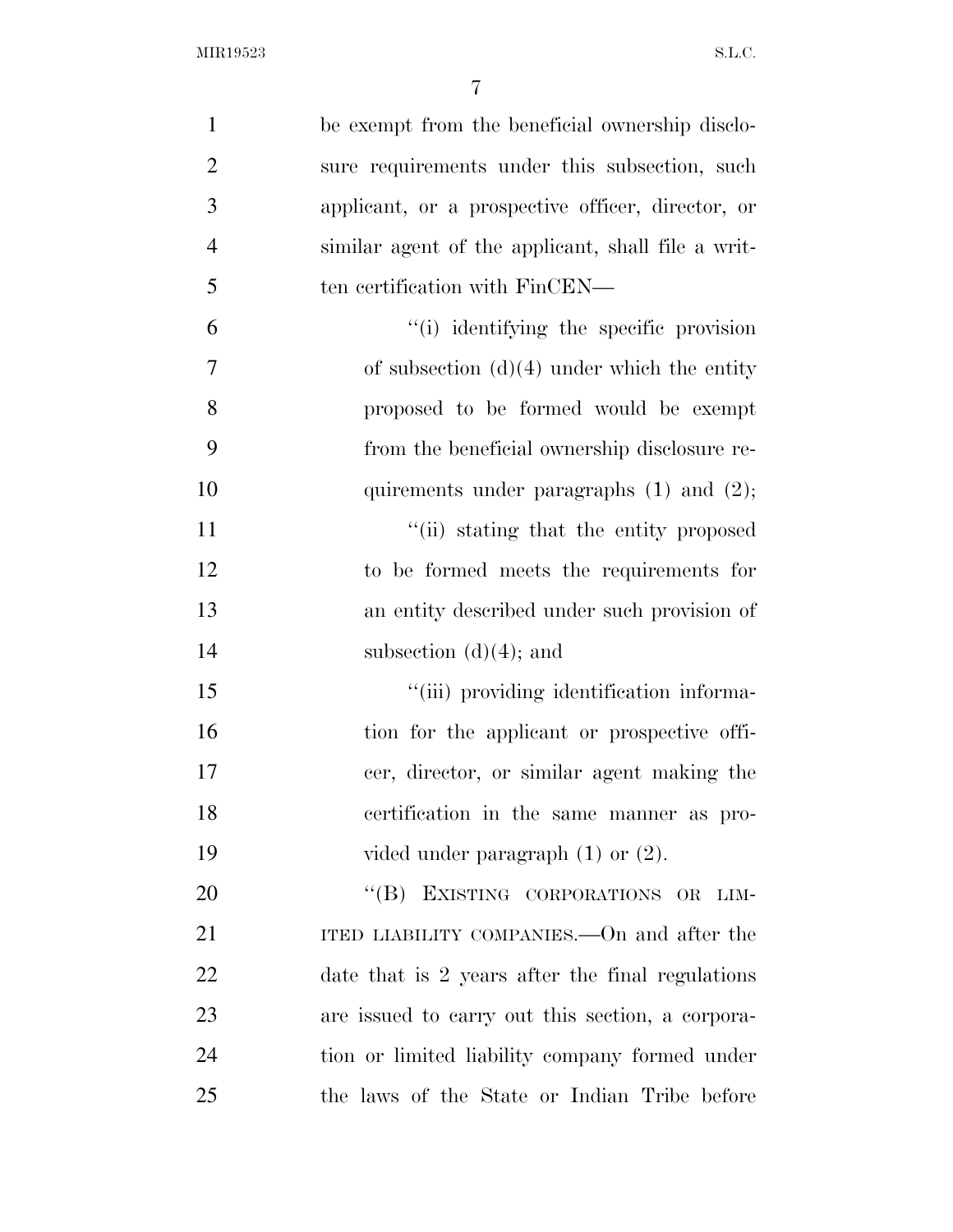| $\mathbf{1}$   | such date shall be subject to the requirements      |
|----------------|-----------------------------------------------------|
| $\overline{2}$ | of this subsection unless an officer, director, or  |
| 3              | similar agent of the entity submits to FinCEN       |
| $\overline{4}$ | a written certification—                            |
| 5              | "(i) identifying the specific provision             |
| 6              | of subsection $(d)(4)$ under which the entity       |
| 7              | is exempt from the requirements under               |
| 8              | paragraphs $(1)$ and $(2)$ ;                        |
| 9              | "(ii) stating that the entity meets the             |
| 10             | requirements for an entity described under          |
| 11             | such provision of subsection $(d)(4)$ ; and         |
| 12             | "(iii) providing identification informa-            |
| 13             | tion for the officer, director, or similar          |
| 14             | agent making the certification in the same          |
| 15             | manner as provided under paragraph (1)              |
| 16             | or $(2)$ .                                          |
| 17             | "(C) EXEMPT ENTITIES HAVING OWNER-                  |
| 18             | SHIP INTEREST.—If an entity described in sub-       |
| 19             | paragraph $(C)$ or $(D)$ of subsection $(d)(4)$ has |
| 20             | or will have an ownership interest in a corpora-    |
| 21             | tion or limited liability company formed or to be   |
| 22             | formed under the laws of a State or Indian          |
| 23             | Tribe, the applicant, corporation, or limited li-   |
| 24             | ability company in which the entity has or will     |
| 25             | have the ownership interest shall provide the in-   |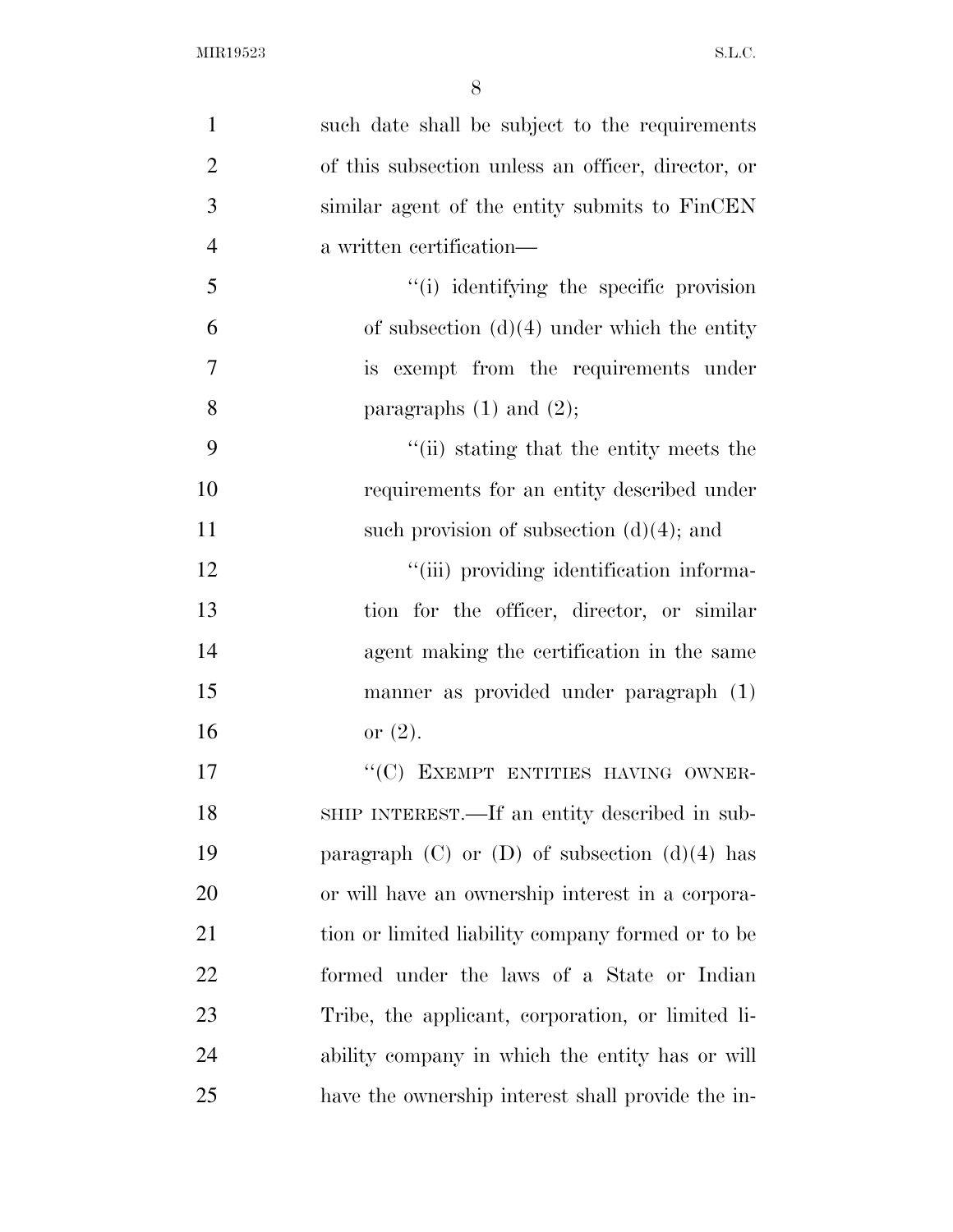| $\mathbf{1}$   | formation required under this subsection relat-     |
|----------------|-----------------------------------------------------|
| $\overline{2}$ | ing to the entity, except that the entity shall     |
| 3              | not be required to provide information regard-      |
| $\overline{4}$ | ing any natural person who has an ownership         |
| 5              | interest in, exercises substantial control over, or |
| 6              | receives substantial economic benefits from the     |
| 7              | entity.                                             |
| 8              | "(4) RETENTION AND DISCLOSURE OF BENE-              |
| 9              | FICIAL OWNERSHIP INFORMATION BY FINCEN.-            |
| 10             | "(A) RETENTION OF INFORMATION.—Ben-                 |
| 11             | eficial ownership information relating to each      |
| 12             | corporation or limited liability company formed     |
| 13             | under the laws of the State or Indian Tribe         |
| 14             | shall be maintained by FinCEN until the end of      |
| 15             | the 5-year period (or such other period of time     |
| 16             | as the Secretary of the Treasury may, by rule,      |
| 17             | determine) beginning on the date that the cor-      |
| 18             | poration or limited liability company termi-        |
| 19             | nates.                                              |
| 20             | "(B) DISCLOSURE OF INFORMATION.-                    |
| 21             | Beneficial ownership information reported to        |
| 22             | FinCEN pursuant to this section shall be pro-       |
| 23             | vided by FinCEN only upon receipt of—               |
| 24             | "(i) subject to subparagraph $(C)$ , a              |
| 25             | request, through appropriate protocols, by          |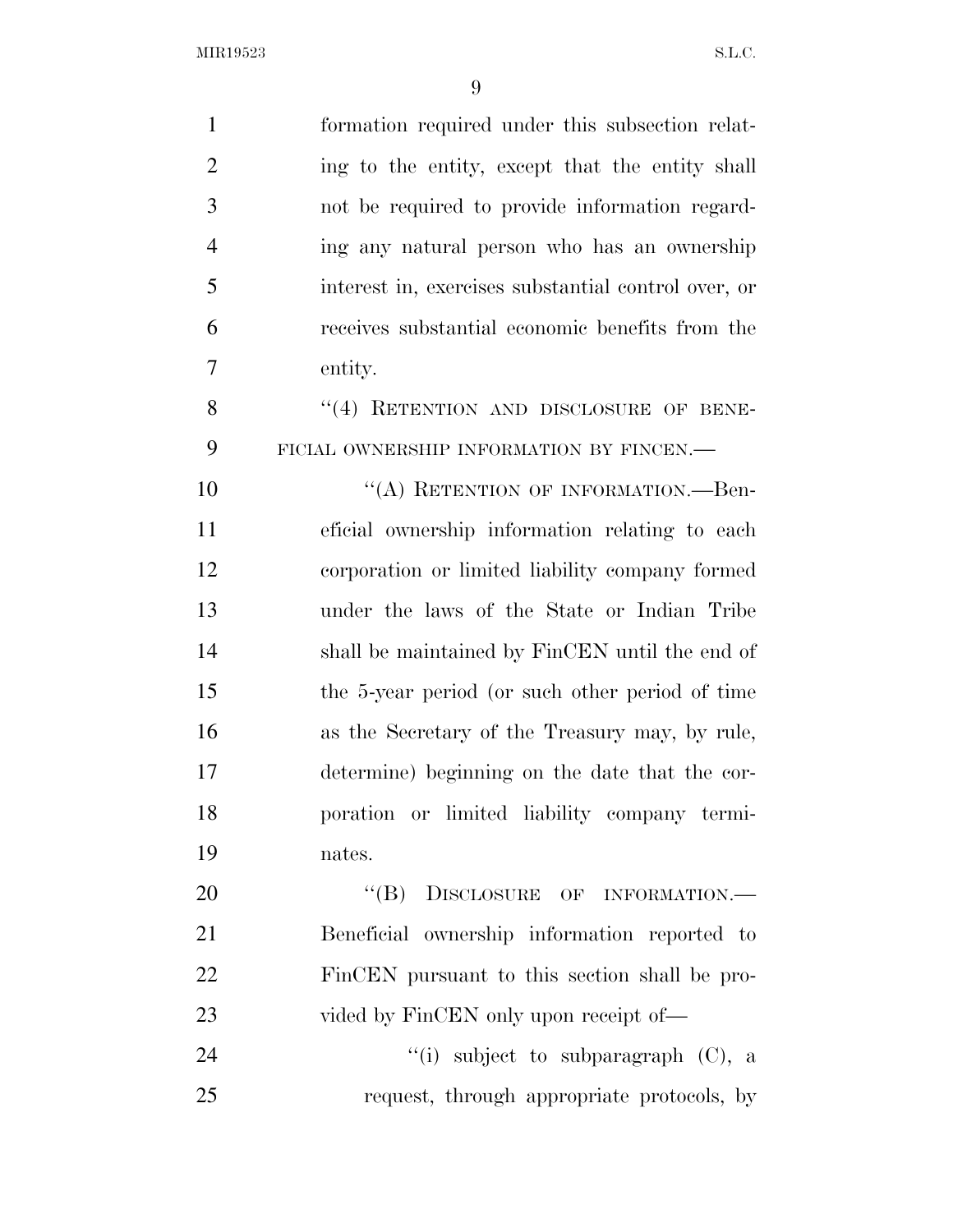| $\mathbf{1}$   | a local, Tribal, State, or Federal law en-    |
|----------------|-----------------------------------------------|
| $\overline{2}$ | forcement agency;                             |
| 3              | "(ii) a request made by a Federal             |
| $\overline{4}$ | agency on behalf of a law enforcement         |
| 5              | agency of another country under an inter-     |
| 6              | national treaty, agreement, or convention,    |
| $\overline{7}$ | or an order under section 3512 of title 18    |
| 8              | or section $1782$ of title 28; or             |
| 9              | "(iii) a request made by a financial          |
| 10             | institution, with customer consent, as part   |
| 11             | of the institution's compliance with due      |
| 12             | diligence requirements imposed under the      |
| 13             | Bank Secrecy Act, the USA PATRIOT             |
| 14             | Act, or other applicable Federal, State, or   |
| 15             | Tribal law.                                   |
| 16             | $``(C)$ APPROPRIATE PROTOCOLS.—               |
| 17             | "(i) PRIVACY.—The protocols de-               |
| 18             | scribed in subparagraph $(B)(i)$ shall pro-   |
| 19             | tect the privacy of any beneficial ownership  |
| 20             | information provided by FinCEN to a           |
| 21             | local, Tribal, State, or Federal law enforce- |
| 22             | ment agency.                                  |
| 23             | "(ii) LIMITATION ON USE.—Beneficial           |
| 24             | ownership information provided to a local,    |
| 25             | Tribal, State, or Federal law enforcement     |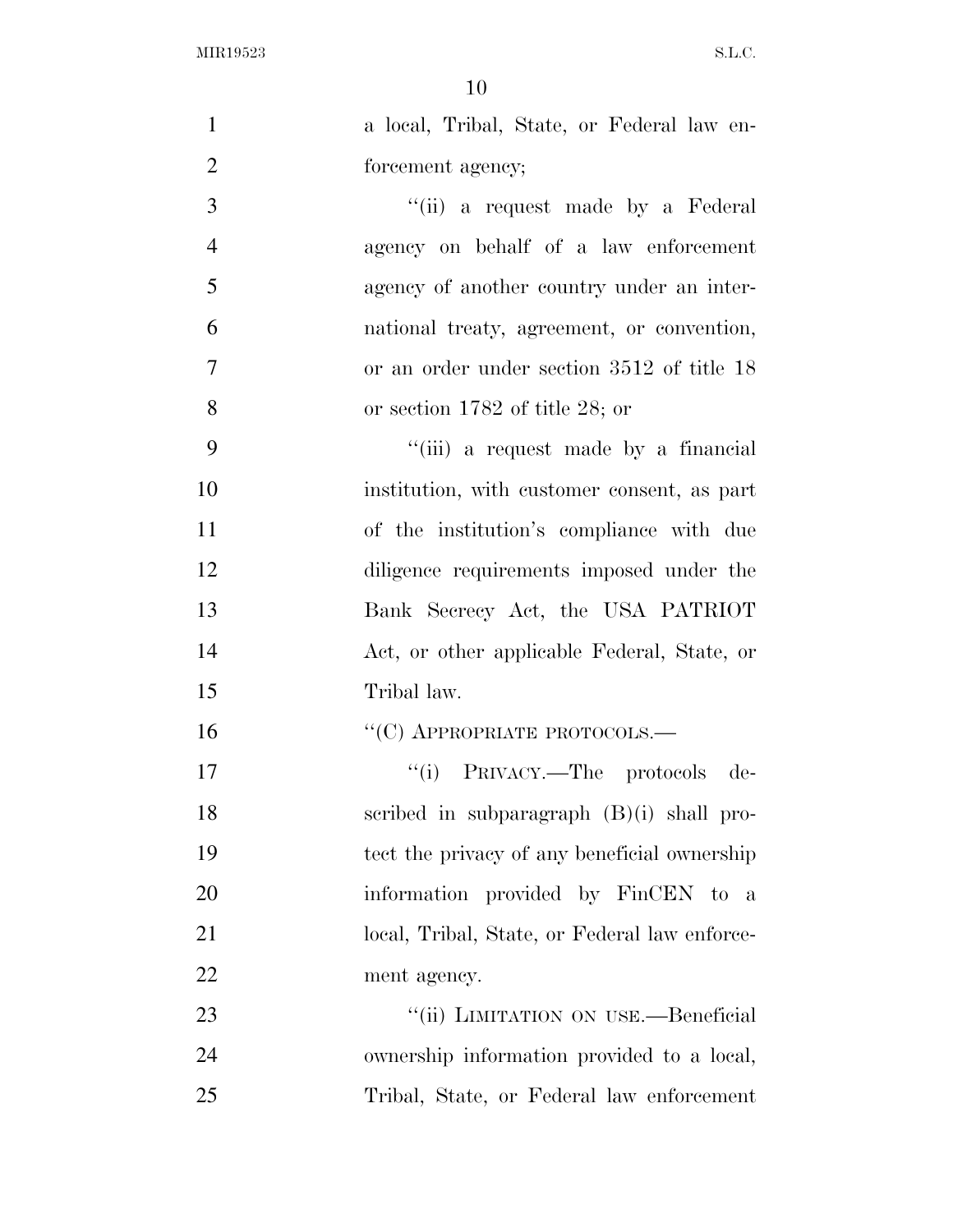| $\mathbf{1}$   | agency under this paragraph may only be                    |
|----------------|------------------------------------------------------------|
| $\overline{2}$ | used for law enforcement, national secu-                   |
| 3              | rity, or intelligence purposes.                            |
| $\overline{4}$ | "(b) NO BEARER SHARE CORPORATIONS OR LIM-                  |
| 5              | ITED LIABILITY COMPANIES.—A corporation or limited li-     |
| 6              | ability company formed under the laws of a State or In-    |
| 7              | dian Tribe may not issue a certificate in bearer form evi- |
| 8              | dencing either a whole or fractional interest in the cor-  |
| 9              | poration or limited liability company.                     |
| 10             | $``(c)$ PENALTIES.—                                        |
| 11             | " $(1)$ IN GENERAL.—It shall be unlawful for any           |
| 12             | person to affect interstate or foreign commerce by—        |
| 13             | "(A) knowingly providing, or attempting to                 |
| 14             | provide, false or fraudulent beneficial ownership          |
| 15             | information, including a false or fraudulent               |
| 16             | identifying photograph, to FinCEN in accord-               |
| 17             | ance with this section;                                    |
| 18             | $\lq\lq$ (B) willfully failing to provide complete or      |
| 19             | updated beneficial ownership information to                |
| 20             | FinCEN in accordance with this section; or                 |
| 21             | "(C) knowingly disclosing the existence of                 |
| 22             | a subpoena or other request for beneficial own-            |
| 23             | ership information reported pursuant to this               |
| 24             | section, except—                                           |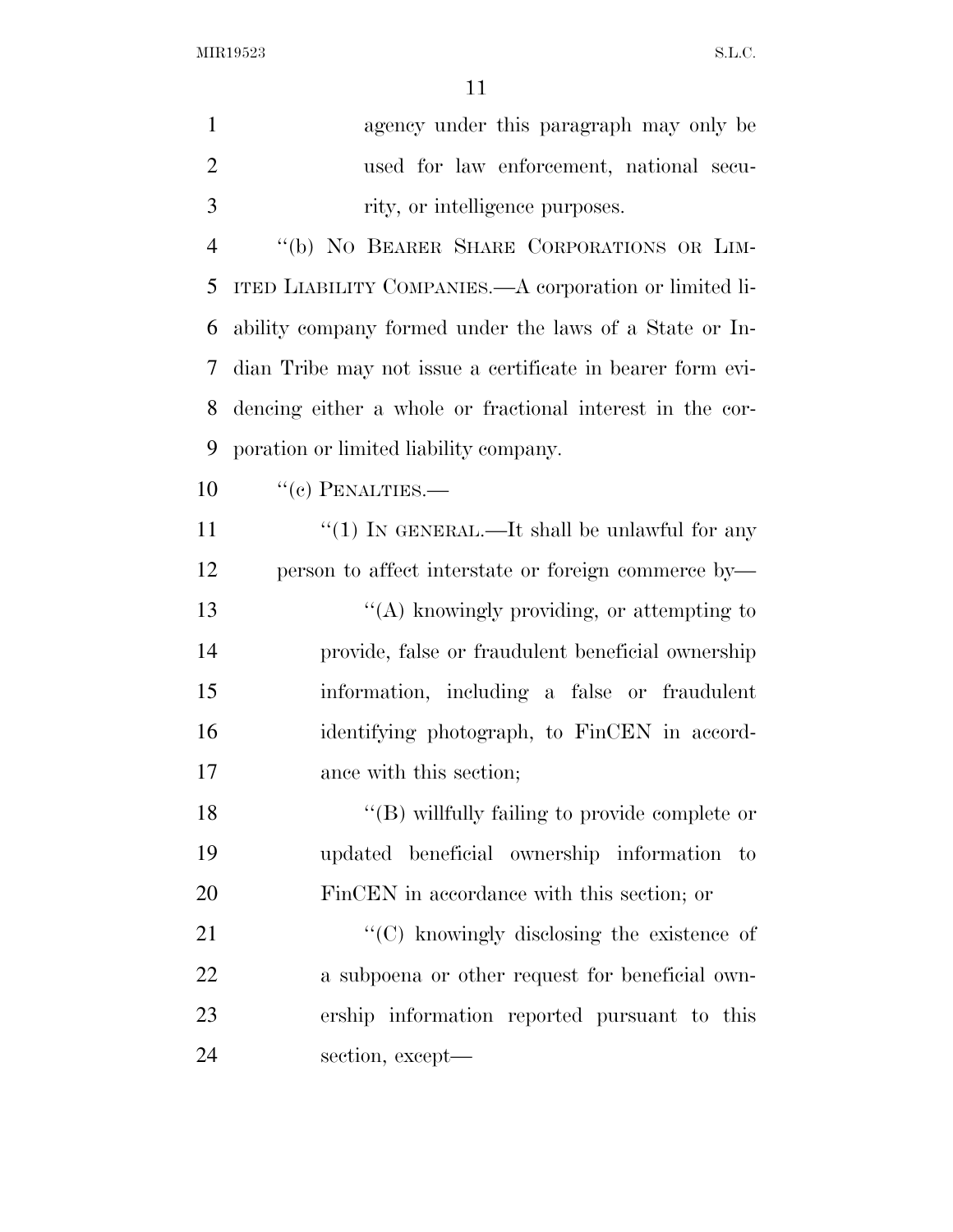| $\mathbf{1}$   | "(i) to the extent necessary to fulfill                 |
|----------------|---------------------------------------------------------|
| $\overline{2}$ | the authorized request; or                              |
| 3              | "(ii) as authorized by the entity that                  |
| $\overline{4}$ | issued the subpoena, or other request.                  |
| 5              | "(2) CIVIL AND CRIMINAL PENALTIES.—Any                  |
| 6              | person who violates paragraph $(1)$ —                   |
| 7              | "(A) shall be liable to the United States               |
| 8              | for a civil penalty of not more than $$10,000;$         |
| 9              | and                                                     |
| 10             | " $(B)$ may be fined under title 18, impris-            |
| 11             | oned for not more than 3 years, or both.                |
| 12             | "(3) LIMITATION.—Any person who negligently             |
| 13             | violates paragraph (1) shall not be subject to civil or |
| 14             | criminal penalties under paragraph (2).                 |
| 15             | "(4) WAIVER.—The Secretary of the Treasury              |
| 16             | may waive the penalty for violating paragraph (1) if    |
| 17             | the Secretary determines that the violation was due     |
| 18             | to reasonable cause and was not due to willful ne-      |
| 19             | glect.                                                  |
| 20             | $(5)$ CRIMINAL PENALTY FOR THE MISUSE OR                |
| 21             | UNAUTHORIZED DISCLOSURE OF BENEFICIAL OWN-              |
| 22             | ERSHIP INFORMATION.—The criminal penalties pro-         |
| 23             | vided for under section 5322 shall apply to a viola-    |
| 24             | tion of this section to the same extent as such crimi-  |
| 25             | nal penalties apply to a violation described in section |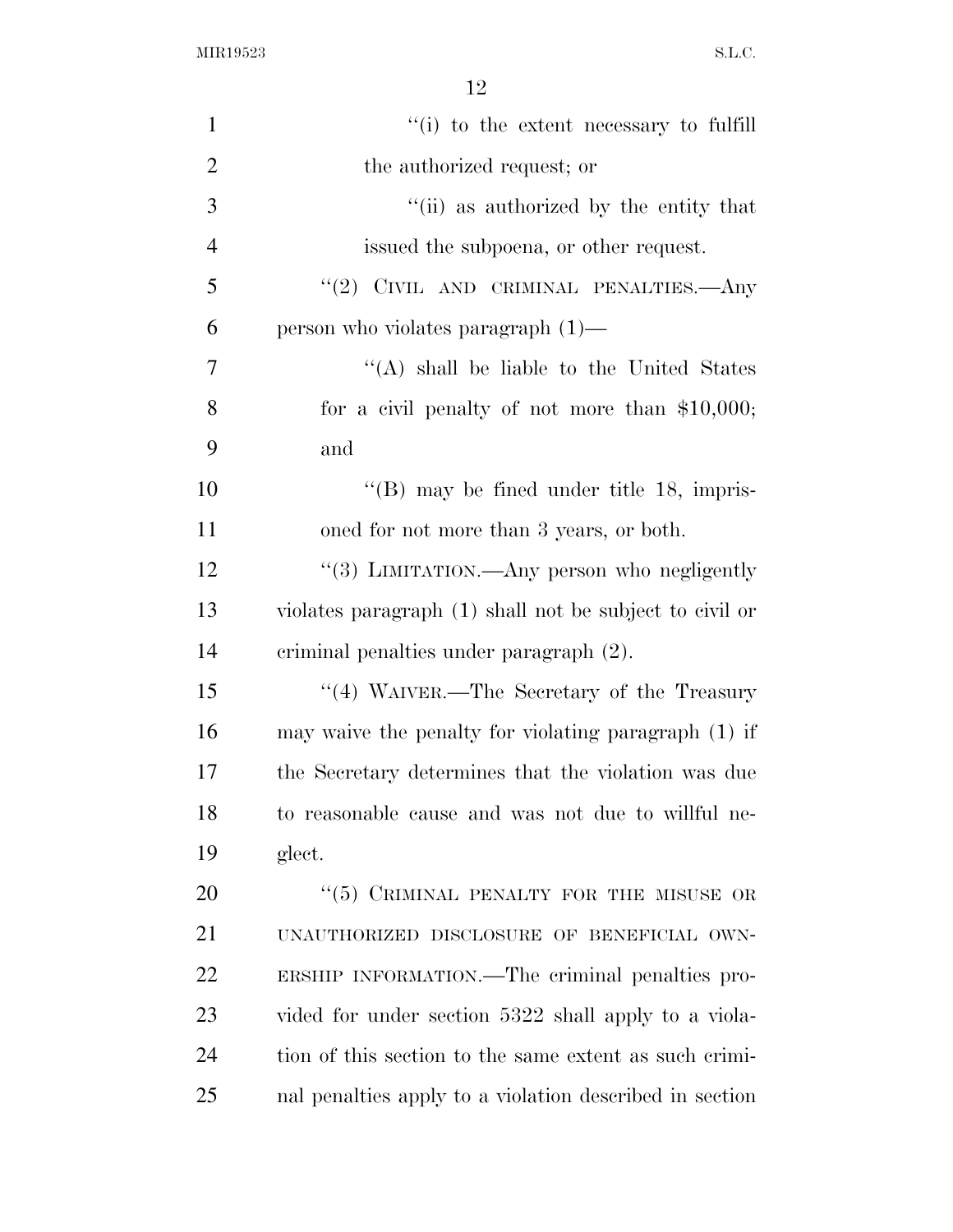| $\mathbf{1}$   | 5322, if the violation of this section consists of the |
|----------------|--------------------------------------------------------|
| $\overline{2}$ | misuse or unauthorized disclosure of beneficial own-   |
| 3              | ership information.                                    |
| $\overline{4}$ | "(d) DEFINITIONS.—For the purposes of this section:    |
| 5              | "(1) APPLICANT.—The term 'applicant' means             |
| 6              | any natural person who files an application to form    |
| 7              | a corporation or limited liability company under the   |
| 8              | laws of a State or Indian Tribe.                       |
| 9              | "(2) BANK SECRECY ACT.—The term 'Bank Se-              |
| 10             | crecy Act' means—                                      |
| 11             | "(A) section 21 of the Federal Deposit In-             |
| 12             | surance Act (12 U.S.C. 1829b);                         |
| 13             | "(B) chapter 2 of title I of Public Law $91-$          |
| 14             | 508 (12 U.S.C. 1951 et seq.); and                      |
| 15             | $\lq\lq$ (C) this subchapter.                          |
| 16             | $``(3)$ BENEFICIAL OWNER.—                             |
| 17             | "(A) IN GENERAL.—Except as provided in                 |
| 18             | subparagraph (B), the term 'beneficial owner'          |
| 19             | means a natural person who, directly or indi-          |
| 20             | rectly, through any contract, arrangement, un-         |
| 21             | derstanding, relationship, or otherwise—               |
| 22             | "(i) exercises substantial control over                |
| 23             | a corporation or limited liability company;            |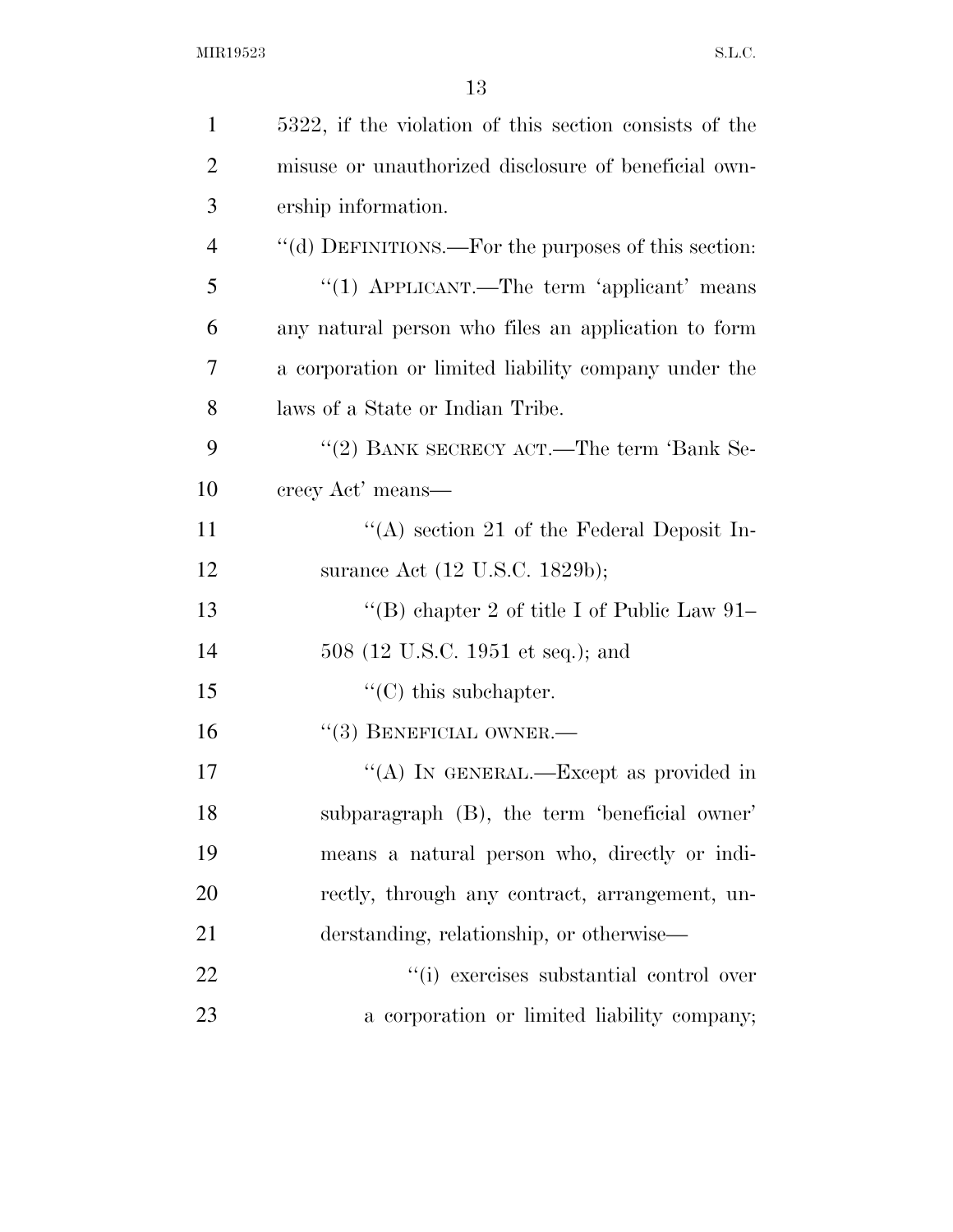| $\mathbf{1}$   | "(ii) owns $25$ percent or more of the       |
|----------------|----------------------------------------------|
| $\overline{2}$ | equity interests of a corporation or limited |
| 3              | liability company; or                        |
| $\overline{4}$ | "(iii) receives substantial economic         |
| 5              | benefits from the assets of a corporation or |
| 6              | limited liability company.                   |
| $\overline{7}$ | "(B) EXCEPTIONS.—The term 'beneficial        |
| 8              | owner' shall not include—                    |
| 9              | $f'(i)$ a minor child, as defined in the     |
| 10             | State or Indian Tribe in which the entity    |
| 11             | is formed;                                   |
| 12             | "(ii) a person acting as a nominee,          |
| 13             | intermediary, custodian, or agent on behalf  |
| 14             | of another person;                           |
| 15             | "(iii) a person acting solely as an em-      |
| 16             | ployee of a corporation or limited liability |
| 17             | company and whose control over or eco-       |
| 18             | nomic benefits from the corporation or lim-  |
| 19             | ited liability company derives solely from   |
| 20             | the employment status of the person;         |
| 21             | "(iv) a person whose only interest in        |
| 22             | a corporation or limited liability company   |
| 23             | is through a right of inheritance;           |
| 24             | $f'(v)$ a creditor of a corporation or       |
| 25             | limited liability company, unless the cred-  |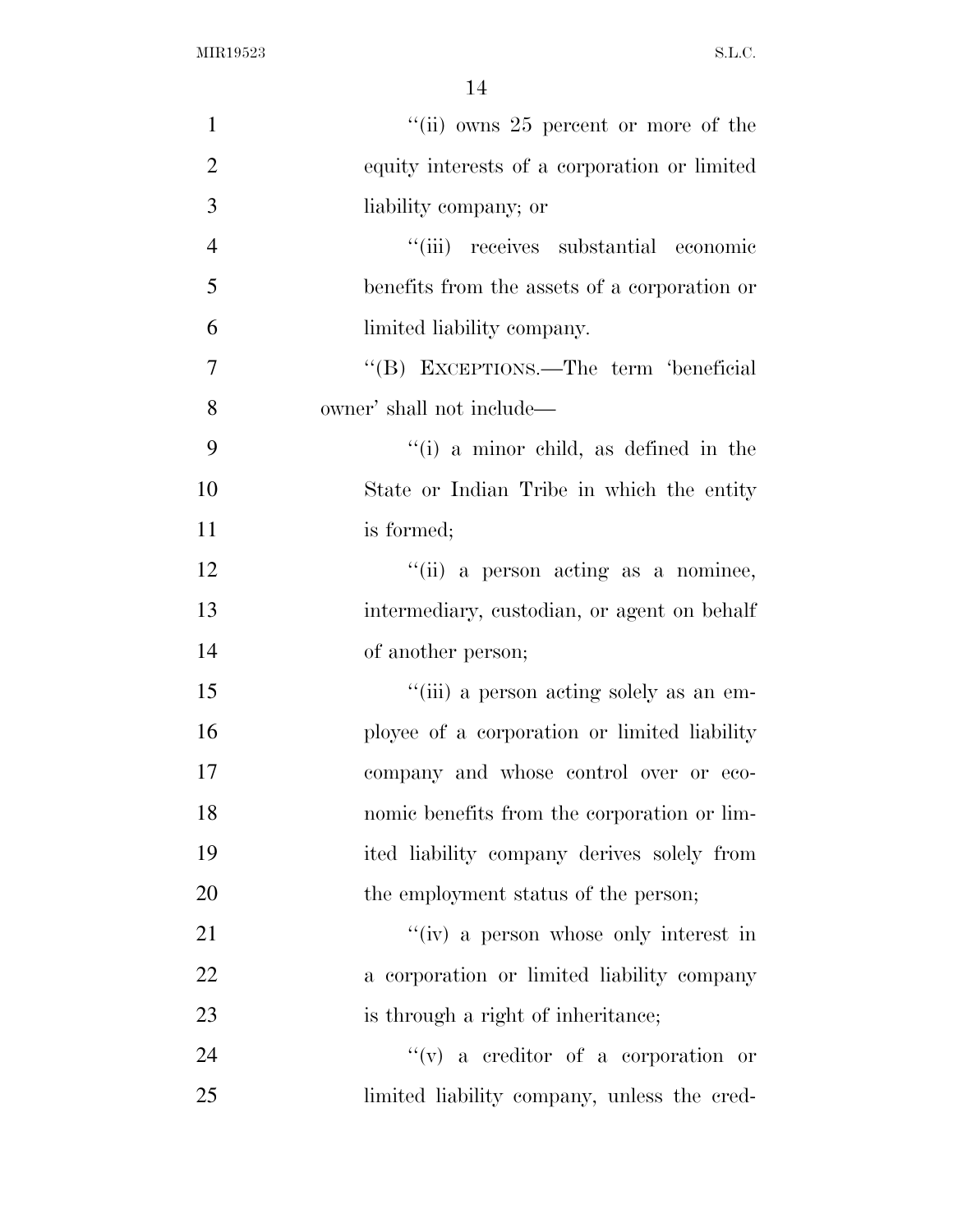| $\mathbf{1}$   | itor also meets the requirements of sub-       |
|----------------|------------------------------------------------|
| $\overline{2}$ | paragraph $(A)$ ; or                           |
| $\mathfrak{Z}$ | "(vi) a person whose ownership inter-          |
| $\overline{4}$ | est is below a de minimis threshold that       |
| 5              | the Secretary of the Treasury shall, by        |
| 6              | rule, establish.                               |
| 7              | "(C) SUBSTANTIAL ECONOMIC BENEFITS             |
| 8              | DEFINED.                                       |
| 9              | "(i) IN GENERAL.—For purposes of               |
| 10             | subparagraph $(A)(iii)$ , a natural person re- |
| 11             | ceives substantial economic benefits from      |
| 12             | the assets of a corporation or limited liabil- |
| 13             | ity company if the person has an entitle-      |
| 14             | ment to more than a specified percentage       |
| 15             | of the funds or assets of the corporation or   |
| 16             | limited liability company, which the Sec-      |
| 17             | retary of the Treasury shall, by rule, estab-  |
| 18             | lish.                                          |
| 19             | "(ii) RULEMAKING CRITERIA. - In es-            |
| 20             | tablishing the percentage under clause (i),    |
| 21             | the Secretary of the Treasury shall seek       |
| 22             | $to-$                                          |
| 23             | "(I) provide clarity to corpora-               |
| 24             | tions and limited liability companies          |
| 25             | with respect to the identification and         |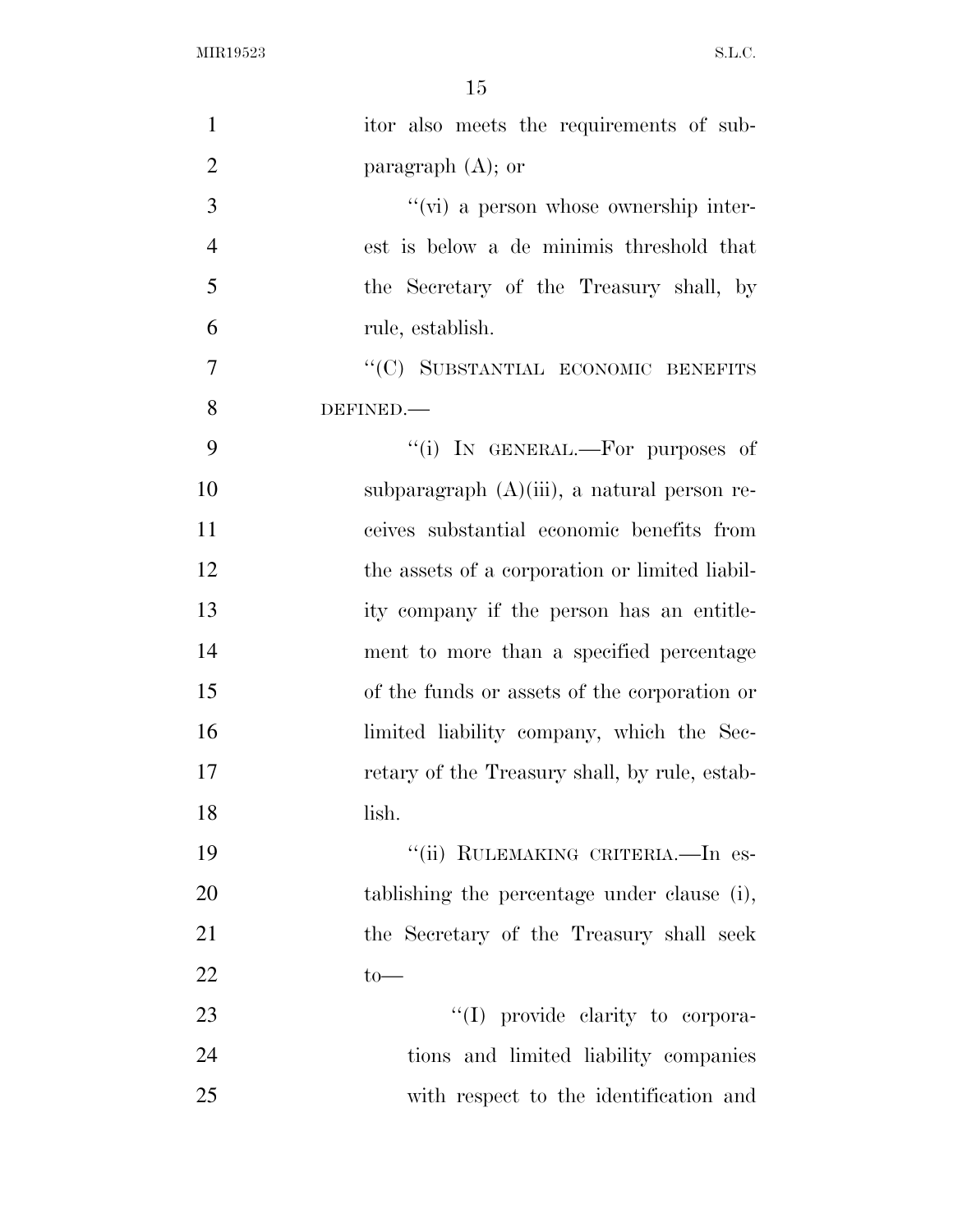| $\mathbf{1}$   | disclosure of a natural person who re-               |
|----------------|------------------------------------------------------|
| $\overline{2}$ | ceives substantial economic benefits                 |
| 3              | from the assets of a corporation or                  |
| $\overline{4}$ | limited liability company; and                       |
| 5              | "(II) identify those natural per-                    |
| 6              | sons who, as a result of the substan-                |
| $\overline{7}$ | tial economic benefits they receive                  |
| 8              | from the assets of a corporation or                  |
| 9              | limited liability company, exercise a                |
| 10             | dominant influence over such corpora-                |
| 11             | tion or limited liability company.                   |
| 12             | "(4) CORPORATION; LIMITED LIABILITY COM-             |
| 13             | PANY.—The terms 'corporation' and 'limited liability |
| 14             | $\mathop{\rm company}\nolimits'$                     |
| 15             | $\lq\lq$ have the meanings given such terms          |
| 16             | under the laws of the applicable State or Indian     |
| 17             | Tribe;                                               |
| 18             | "(B) include any non-United States entity            |
| 19             | eligible for registration or registered to do busi-  |
| 20             | ness as a corporation or limited liability com-      |
| 21             | pany under the laws of the applicable State or       |
| 22             | Indian Tribe;                                        |
| 23             | "(C) do not include any entity that is—              |
| 24             | "(i) a business concern that is an                   |
| 25             | issuer of a class of securities registered           |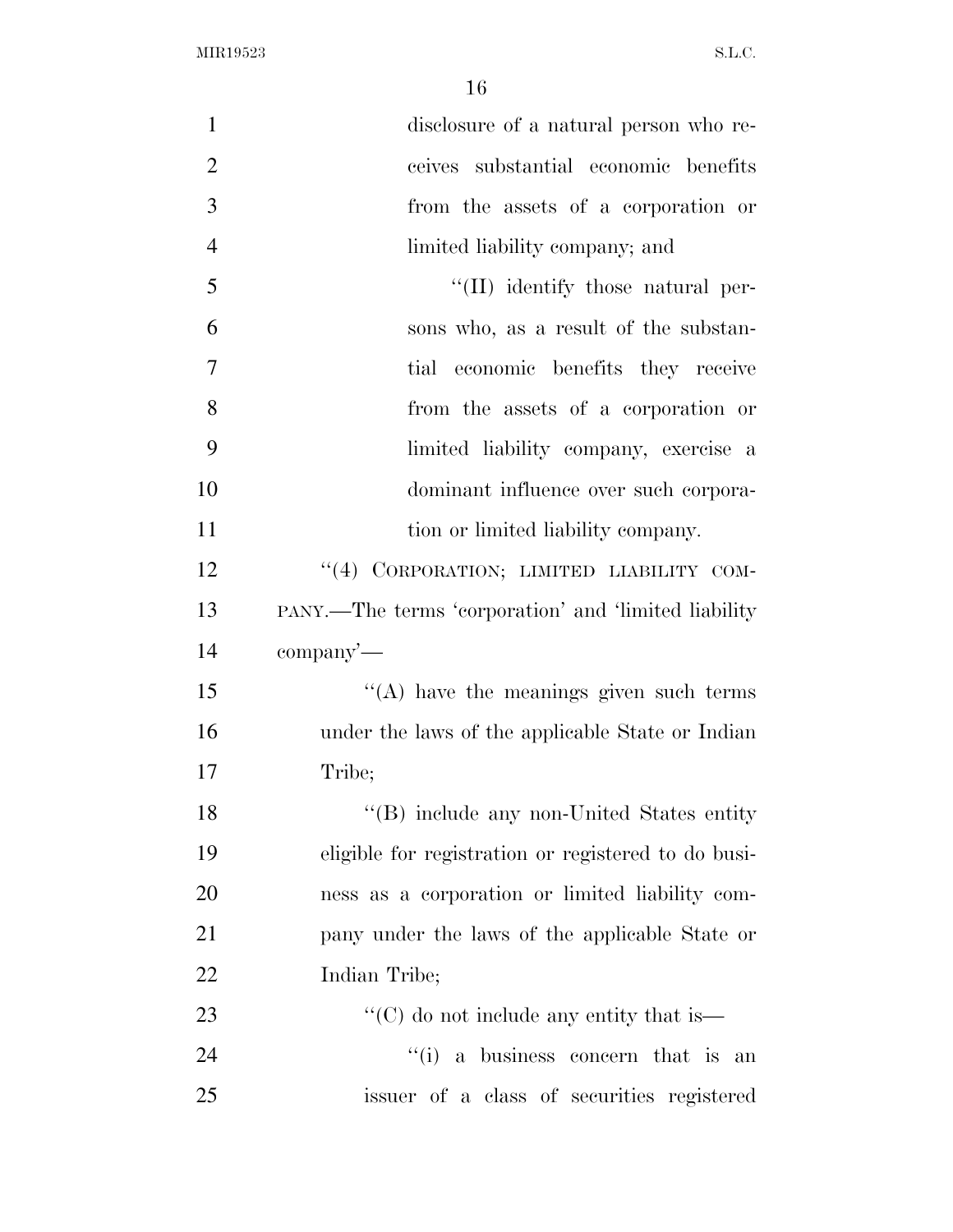| $\mathbf{1}$   | under section 12 of the Securities Ex-                |
|----------------|-------------------------------------------------------|
| $\overline{2}$ | change Act of 1934 (15 U.S.C. 781) or                 |
| 3              | that is required to file reports under sec-           |
| $\overline{4}$ | tion 15(d) of that Act $(15 \text{ U.S.C. } 780(d));$ |
| 5              | "(ii) a business concern constituted,                 |
| 6              | sponsored, or chartered by a State or In-             |
| $\overline{7}$ | dian Tribe, a political subdivision of a              |
| 8              | State or Indian Tribe, under an interstate            |
| 9              | compact between two or more States, by a              |
| 10             | department or agency of the United                    |
| 11             | States, or under the laws of the United               |
| 12             | States;                                               |
| 13             | "(iii) a depository institution (as de-               |
| 14             | fined in section 3 of the Federal Deposit             |
| 15             | Insurance Act (12 U.S.C. 1813));                      |
| 16             | "(iv) a credit union (as defined in sec-              |
| 17             | tion 101 of the Federal Credit Union Act              |
| 18             | $(12$ U.S.C. $1752$ );                                |
| 19             | "(v) a bank holding company (as de-                   |
| 20             | fined in section 2 of the Bank Holding                |
| 21             | Company Act of 1956 (12 U.S.C. 1841));                |
| 22             | "(vi) a broker or dealer (as defined in               |
| 23             | section 3 of the Securities Exchange Act of           |
| 24             | 1934 $(15 \text{ U.S.C. } 78c)$ that is registered    |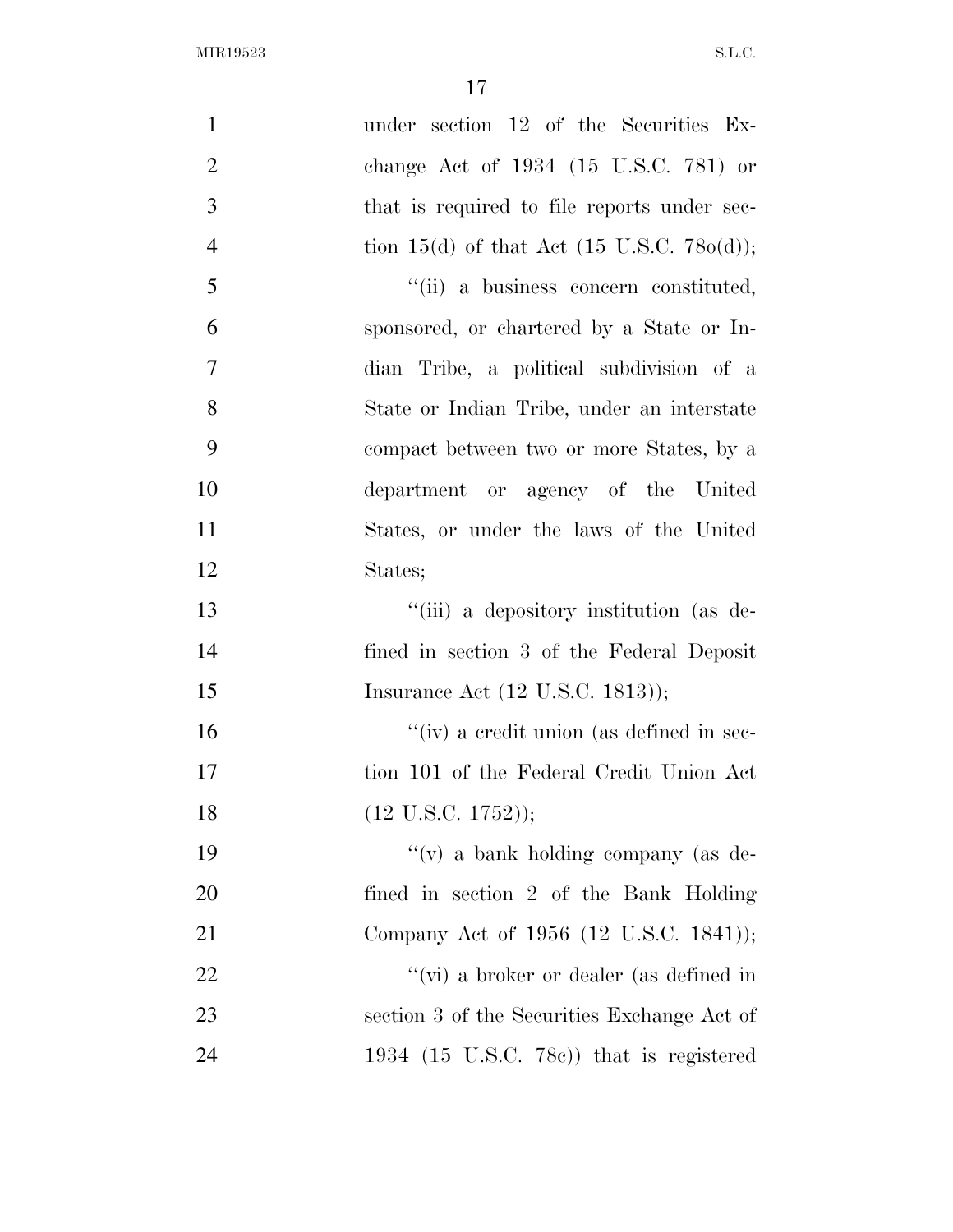| $\mathbf{1}$   | under section 15 of the Securities Ex-      |
|----------------|---------------------------------------------|
| $\overline{2}$ | change Act of 1934 (15 U.S.C. 780);         |
| 3              | "(vii) an exchange or clearing agency       |
| $\overline{4}$ | (as defined in section 3 of the Securities  |
| 5              | Exchange Act of 1934 (15 U.S.C. 78c))       |
| 6              | that is registered under section 6 or 17A   |
| 7              | of the Securities Exchange Act of 1934      |
| 8              | $(15 \text{ U.S.C. } 78f, 78q-1);$          |
| 9              | "(viii) an investment company (as de-       |
| 10             | fined in section 3 of the Investment Com-   |
| 11             | pany Act of 1940 (15 U.S.C. 80a-3)) or      |
| 12             | an investment adviser (as defined in sec-   |
| 13             | tion $202(11)$ of the Investment Advisers   |
| 14             | Act of 1940 (15 U.S.C. 80b–2(11))), if the  |
| 15             | company or adviser is registered with the   |
| 16             | Securities and Exchange Commission, or      |
| 17             | has filed an application for registration   |
| 18             | which has not been denied, under the In-    |
| 19             | vestment Company Act of 1940 (15 U.S.C.     |
| 20             | $80a-1$ et seq.) or the Investment Advisers |
| 21             | Act of 1940 (15 U.S.C. 80b–1 et seq.);      |
| <u>22</u>      | "(ix) an insurance company (as de-          |
| 23             | fined in section 2 of the Investment Com-   |
| 24             | pany Act of 1940 (15 U.S.C. 80a–2));        |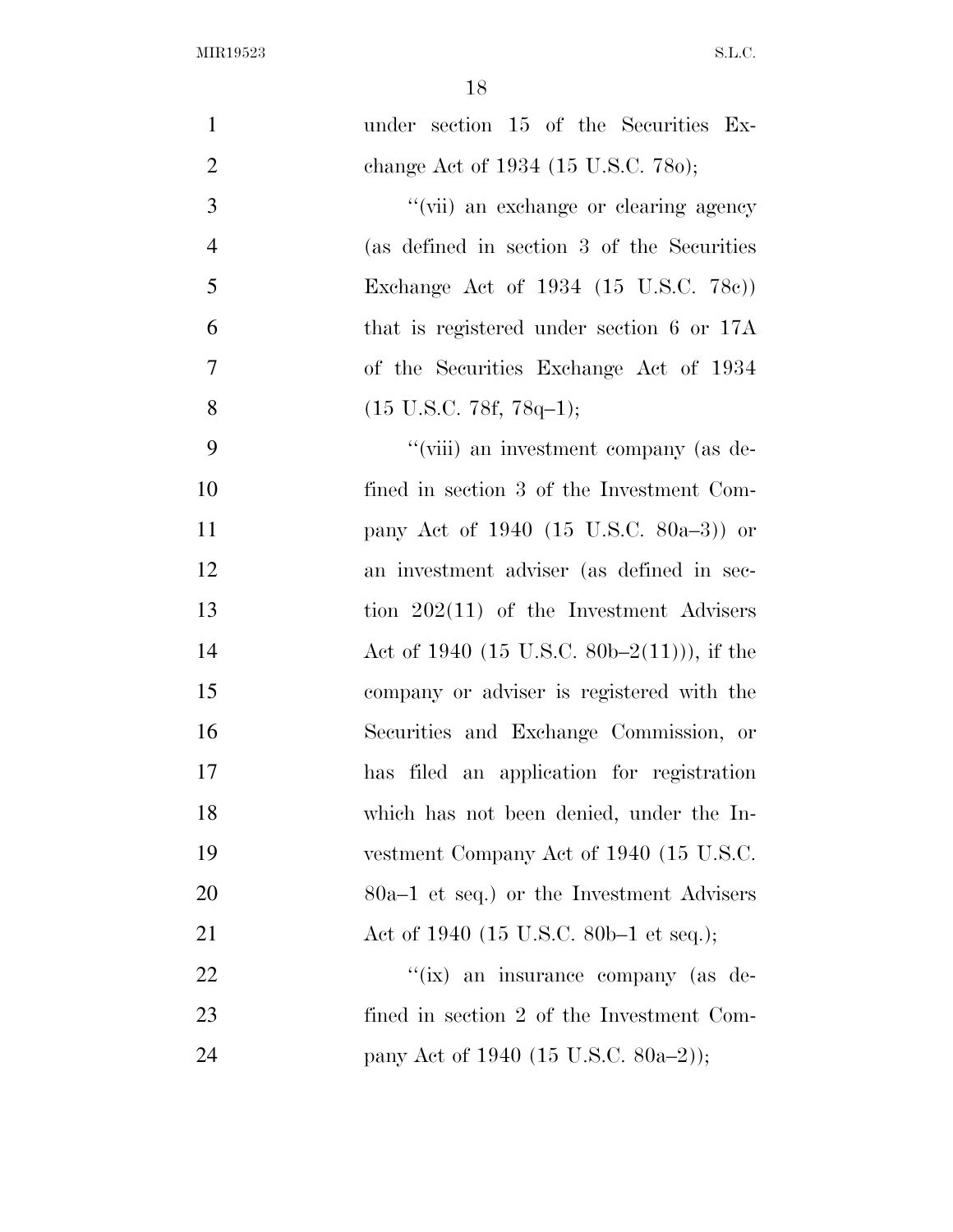| $\mathbf{1}$   | " $(x)$ a registered entity (as defined in         |
|----------------|----------------------------------------------------|
| $\overline{2}$ | section 1a of the Commodity Exchange Act           |
| 3              | $(7 \text{ U.S.C. } 1a)$ , or a futures commission |
| $\overline{4}$ | merchant, introducing broker, commodity            |
| 5              | pool operator, or commodity trading advi-          |
| 6              | sor (as defined in section 1a of the Com-          |
| $\tau$         | modity Exchange Act (7 U.S.C. 1a)) that            |
| 8              | is registered with the Commodity Futures           |
| 9              | Trading Commission;                                |
| 10             | $\lq\lq$ (xi) a public accounting firm reg-        |
| 11             | istered in accordance with section 102 of          |
| 12             | the Sarbanes-Oxley Act $(15 \text{ U.S.C. } 7212)$ |
| 13             | or an entity controlling, controlled by, or        |
| 14             | under common control of such a firm;               |
| 15             | "(xii) a public utility that provides              |
| 16             | telecommunications service, electrical             |
| 17             | power, natural gas, or water and sewer             |
| 18             | services, within the United States;                |
| 19             | "(xiii) a church, charity, nonprofit en-           |
| 20             | tity, or other organization that is described      |
| 21             | in section 501(c), 527, or $4947(a)(1)$ of         |
| 22             | the Internal Revenue Code of 1986, that            |
| 23             | has not been denied tax exempt status, and         |
| 24             | that has filed the most recently due annual        |
| 25             | information return with the Internal Rev-          |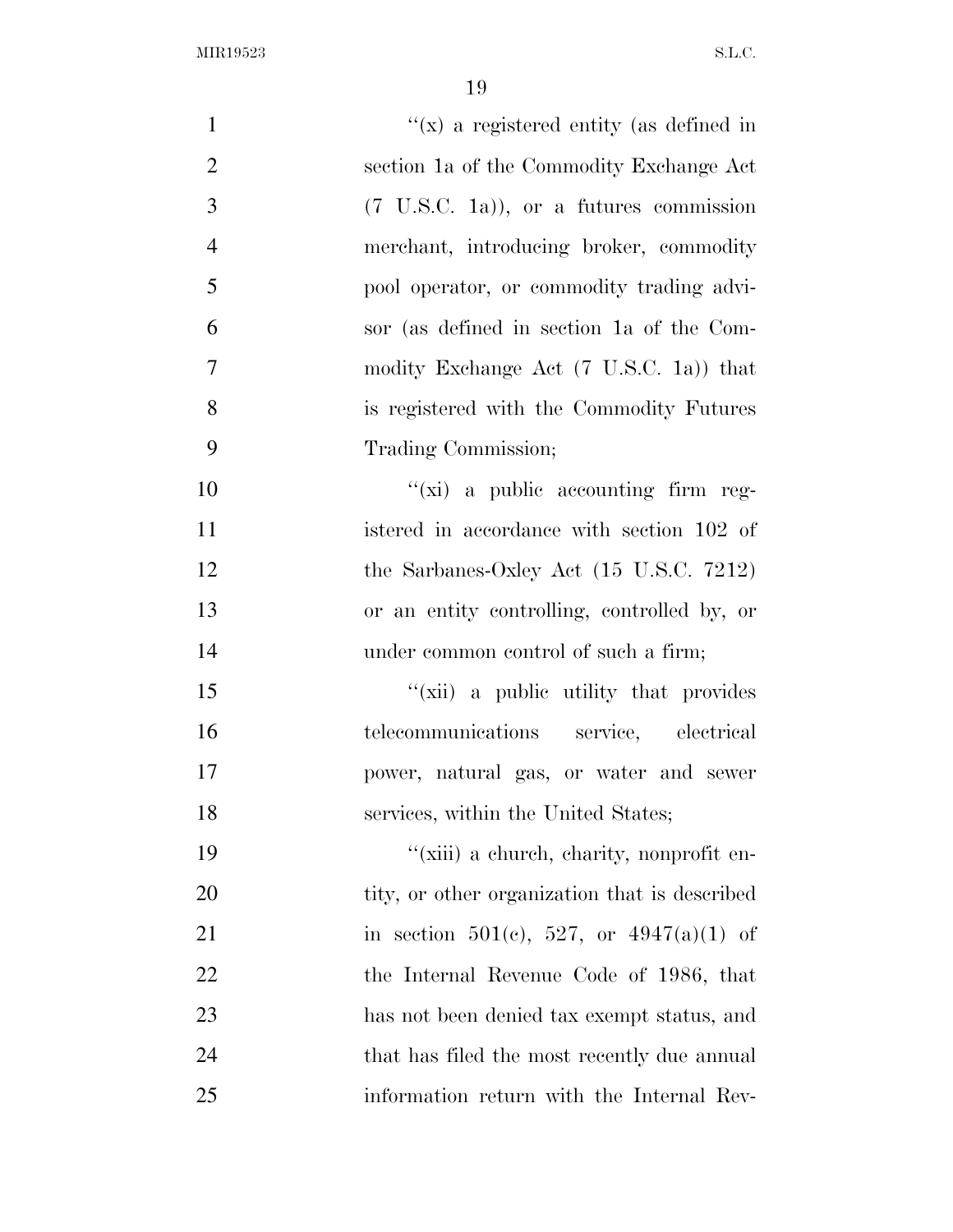| $\mathbf{1}$   | enue Service, if required to file such a re-                              |
|----------------|---------------------------------------------------------------------------|
| $\overline{2}$ | turn;                                                                     |
| 3              | "(xiv) any business concern that— $\overline{\phantom{a}}$                |
| $\overline{4}$ | "(I) employs more than 20 em-                                             |
| 5              | ployees on a full-time basis in the                                       |
| 6              | United States;                                                            |
| 7              | $\lq$ (II) files income tax returns in                                    |
| 8              | the United States demonstrating more                                      |
| 9              | than $$5,000,000$ in gross receipts or                                    |
| 10             | sales; and                                                                |
| 11             | "(III) has an operating presence                                          |
| 12             | at a physical office within the United                                    |
| 13             | States; or                                                                |
| 14             | "(xv) any corporation or limited liabil-                                  |
| 15             | ity company formed and owned by an enti-                                  |
| 16             | ty described in clause (i), (ii), (iii), (iv),                            |
| 17             | $(v)$ , $(vi)$ , $(vii)$ , $(viii)$ , $(ix)$ , $(x)$ , $(xi)$ , $(xii)$ , |
| 18             | $(xiii)$ , or $(xiv)$ ; and                                               |
| 19             | "(D) do not include any individual busi-                                  |
| 20             | concern or class of business concerns<br>ness                             |
| 21             | which the Secretary of the Treasury and the                               |
| 22             | Attorney General of the United States have                                |
| 23             | jointly determined, by rule of otherwise, to be                           |
| 24             | exempt from the requirements of subsection (a),                           |
| 25             | if the Secretary and the Attorney General joint-                          |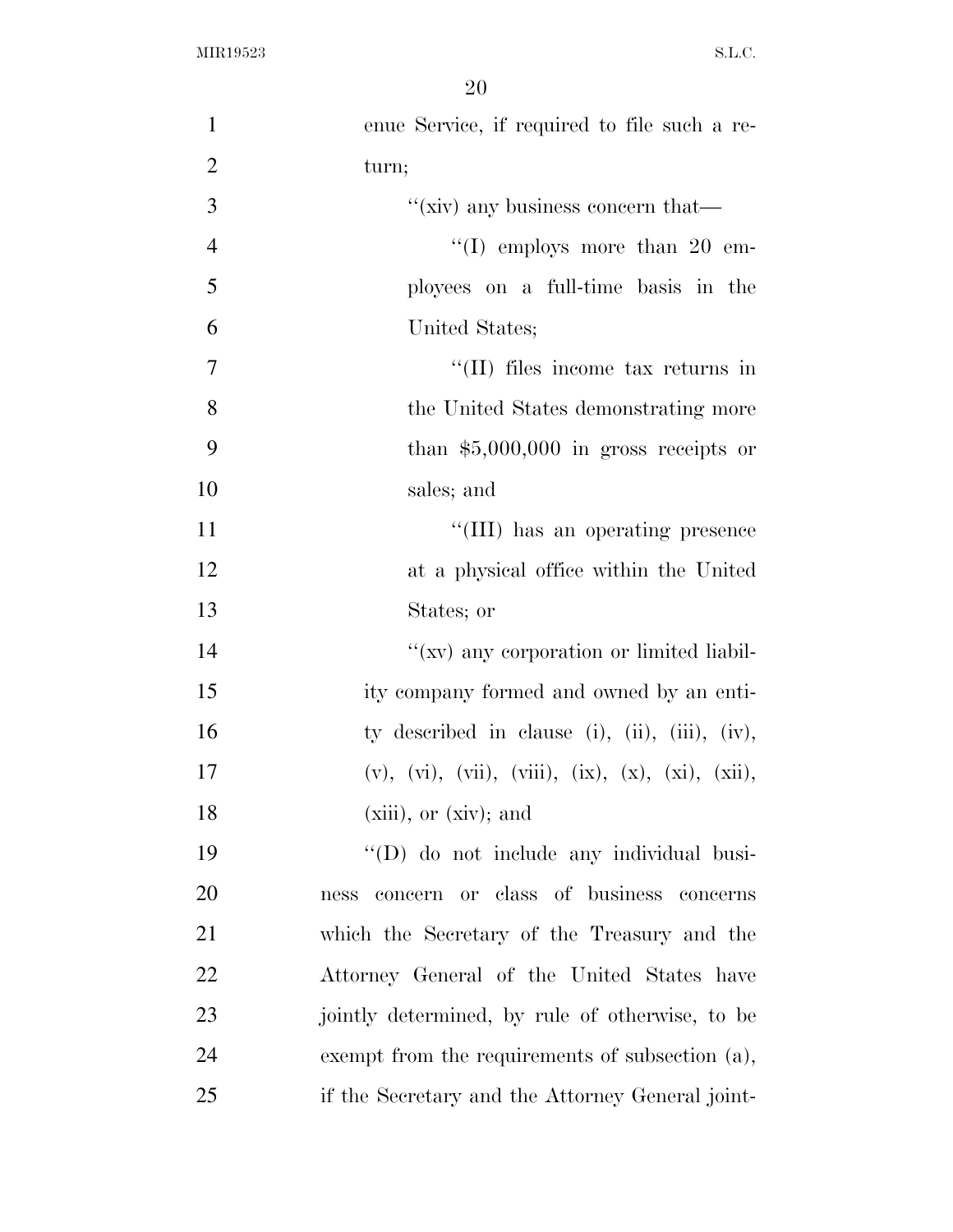| $\mathbf{1}$   | ly determine that requiring beneficial ownership     |
|----------------|------------------------------------------------------|
| $\overline{2}$ | information from the business concern would          |
| 3              | not serve the public interest and would not as-      |
| $\overline{4}$ | sist law enforcement efforts to detect, prevent,     |
| 5              | or prosecute terrorism, money laundering, tax        |
| 6              | evasion, or other misconduct.                        |
| 7              | " $(5)$ FINCEN.—The term 'FinCEN' means the          |
| 8              | Financial Crimes Enforcement Network of the De-      |
| 9              | partment of the Treasury.                            |
| 10             | "(6) INDIAN COUNTRY.—The term 'Indian                |
| 11             | country' has the meaning given that term in section  |
| 12             | 1151 of title 18.                                    |
| 13             | " $(7)$ INDIAN TRIBE.—The term 'Indian Tribe'        |
| 14             | has the meaning given that term under section 102    |
| 15             | of the Federally Recognized Indian Tribe List Act of |
| 16             | 1994 (25 U.S.C. 5130).                               |
| 17             | "(8) PERSONAL IDENTIFICATION CARD.—The               |
| 18             | term 'personal identification card' means an identi- |
| 19             | fication document issued by a State, Indian Tribe,   |
| 20             | or local government to an individual solely for the  |
| 21             | purpose of identification of that individual.        |
| 22             | STATE.—The term 'State' means<br>``(9)<br>any        |
| 23             | State, commonwealth, territory, or possession of the |
| 24             | United States, the District of Columbia, the Com-    |
| 25             | monwealth of Puerto Rico, the Commonwealth of the    |
|                |                                                      |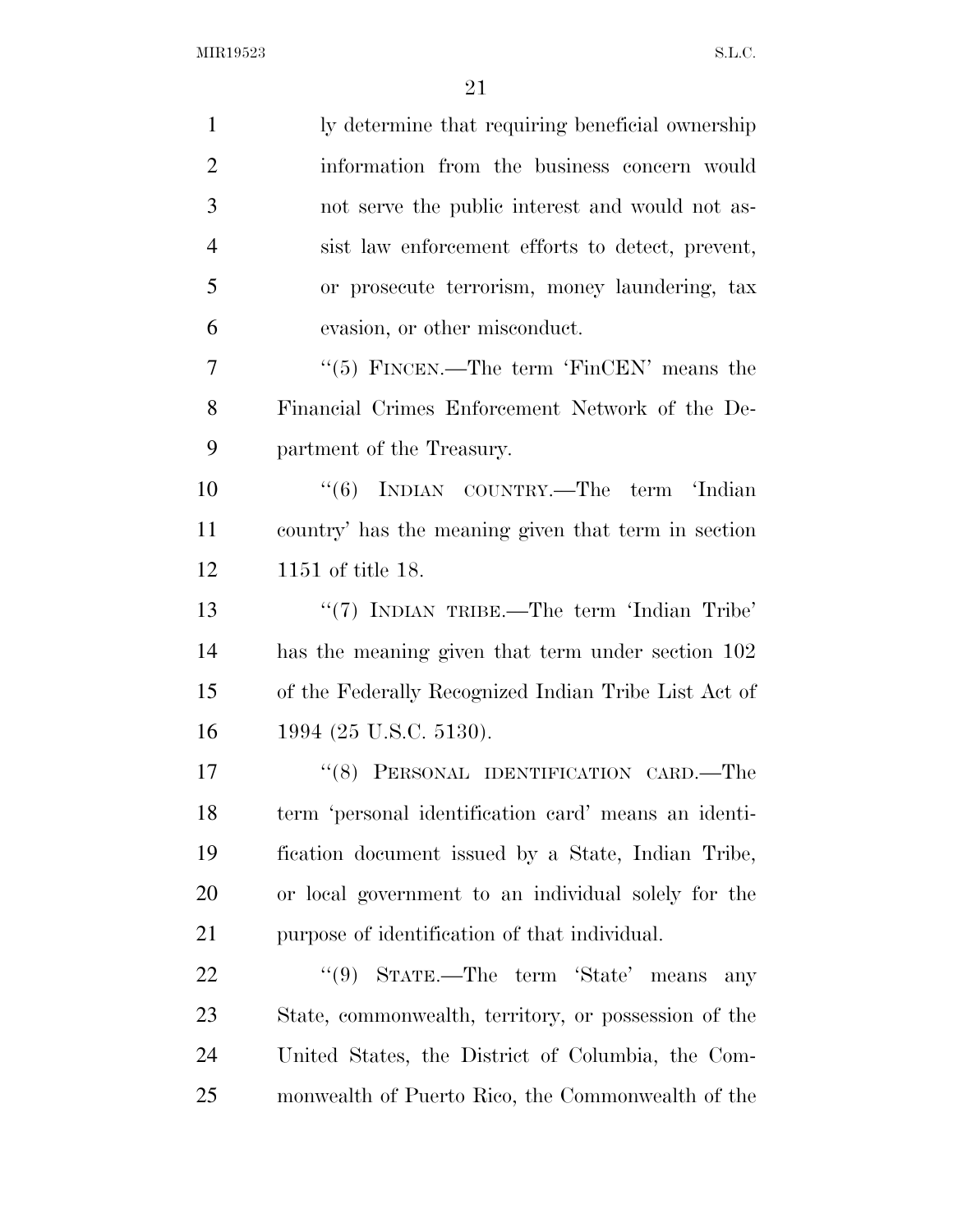| $\mathbf{1}$   | Northern Mariana Islands, American Samoa, Guam,    |
|----------------|----------------------------------------------------|
| $\overline{2}$ | or the United States Virgin Islands.".             |
| 3              | $(2)$ RULEMAKING.—                                 |
| $\overline{4}$ | $(A)$ In GENERAL.—Not later than 1 year            |
| 5              | after the date of enactment of this Act, the Sec-  |
| 6              | retary of the Treasury shall issue regulations to  |
| 7              | carry out this Act and the amendments made         |
| 8              | by this Act, including, to the extent necessary,   |
| 9              | to clarify the definitions in section $5333(d)$ of |
| 10             | title 31, United States Code.                      |
| 11             | (B) REVISION OF FINAL RULE.—Not later              |
| 12             | than 1 year after the date of enactment of this    |
| 13             | Act, the Secretary of the Treasury shall revise    |
| 14             | the final rule titled "Customer Due Diligence"     |
| 15             | Requirements for Financial Institutions" (May      |
| 16             | 11, 2016; 81 Fed. Reg. 29397) to-                  |
| 17             | bring the rule into conformance<br>(i)             |
| 18             | with this Act and the amendments made              |
| 19             | by this Act;                                       |
| 20             | (ii) account for financial institutions'           |
| 21             | access to comprehensive beneficial owner-          |
| 22             | ship information filed by corporations and         |
| 23             | limited liability companies, under threat of       |
| 24             | civil and criminal penalties, under this Act       |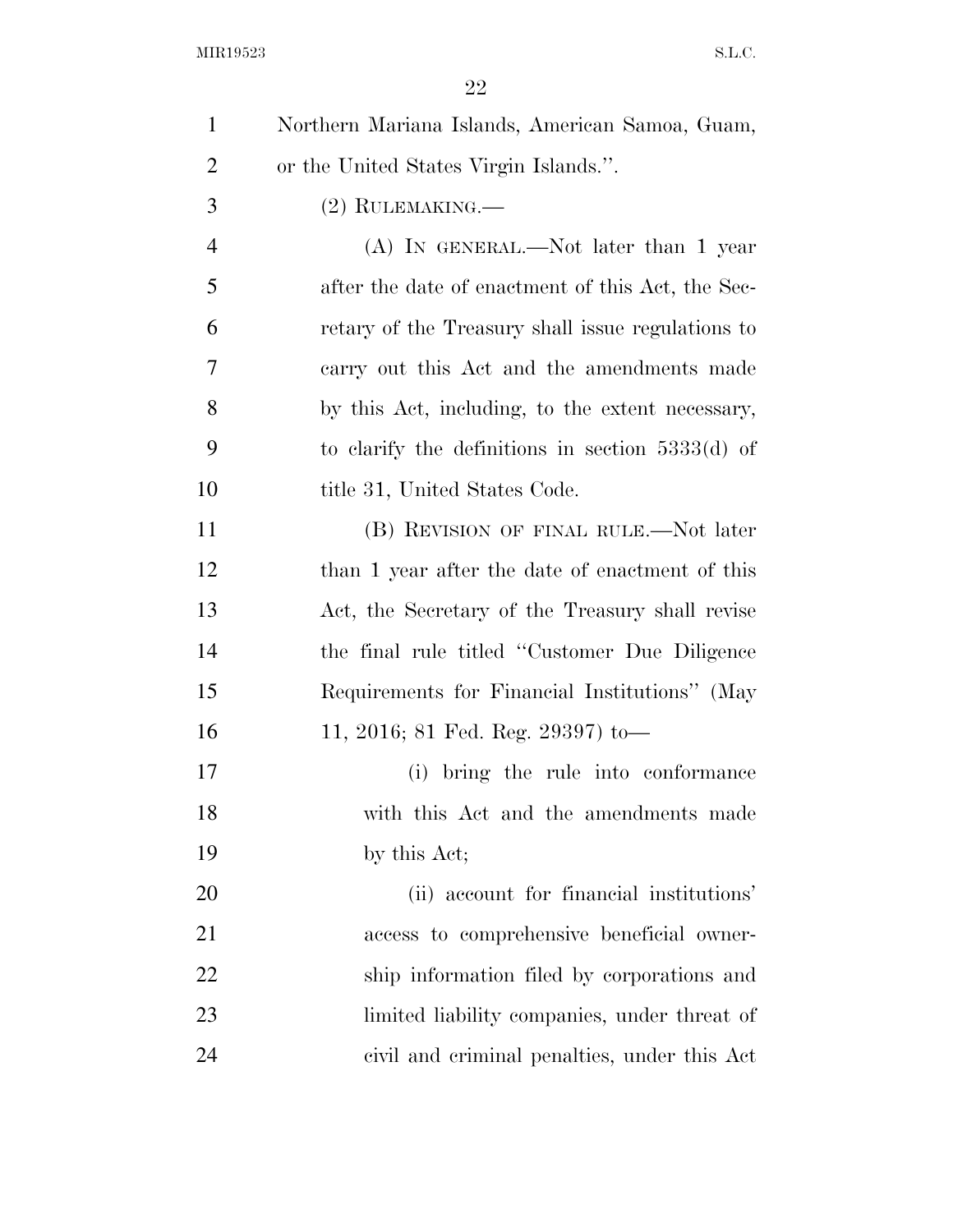| $\mathbf{1}$   | and the amendments made by this Act;                 |
|----------------|------------------------------------------------------|
| $\overline{2}$ | and                                                  |
| 3              | (iii) reduce any burdens on financial                |
| $\overline{4}$ | institutions that are, in light of the enact-        |
| 5              | ment of this Act and the amendments                  |
| 6              | made by this Act, unnecessary or duplica-            |
| $\overline{7}$ | tive.                                                |
| 8              | CONFORMING AMENDMENTS.-Title 31,<br>(3)              |
| 9              | United States Code, is amended—                      |
| 10             | (A) in section $5321(a)$ —                           |
| 11             | (i) in paragraph $(1)$ , by striking "sec-           |
| 12             | tions $5314$ and $5315$ " each place it ap-          |
| 13             | pears and inserting "sections 5314, 5315,            |
| 14             | and $5333$ "; and                                    |
| 15             | (ii) in paragraph $(6)$ , by inserting               |
| 16             | "(except section 5333)" after "sub-                  |
| 17             | chapter" each place it appears; and                  |
| 18             | $(B)$ in section 5322, by striking "section"         |
| 19             | 5315 or 5324" each place it appears and insert-      |
| 20             | ing "section 5315, 5324, or 5333".                   |
| 21             | (4) TABLE OF CONTENTS.—The table of con-             |
| 22             | tents of chapter 53 of title 31, United States Code, |
| 23             | is amended by inserting after the item relating to   |
| 24             | section 5332 the following:                          |
|                | "Sec. 5333. Transparent incorporation practices.".   |
| 25             | (b) FUNDING AUTHORIZATION.—                          |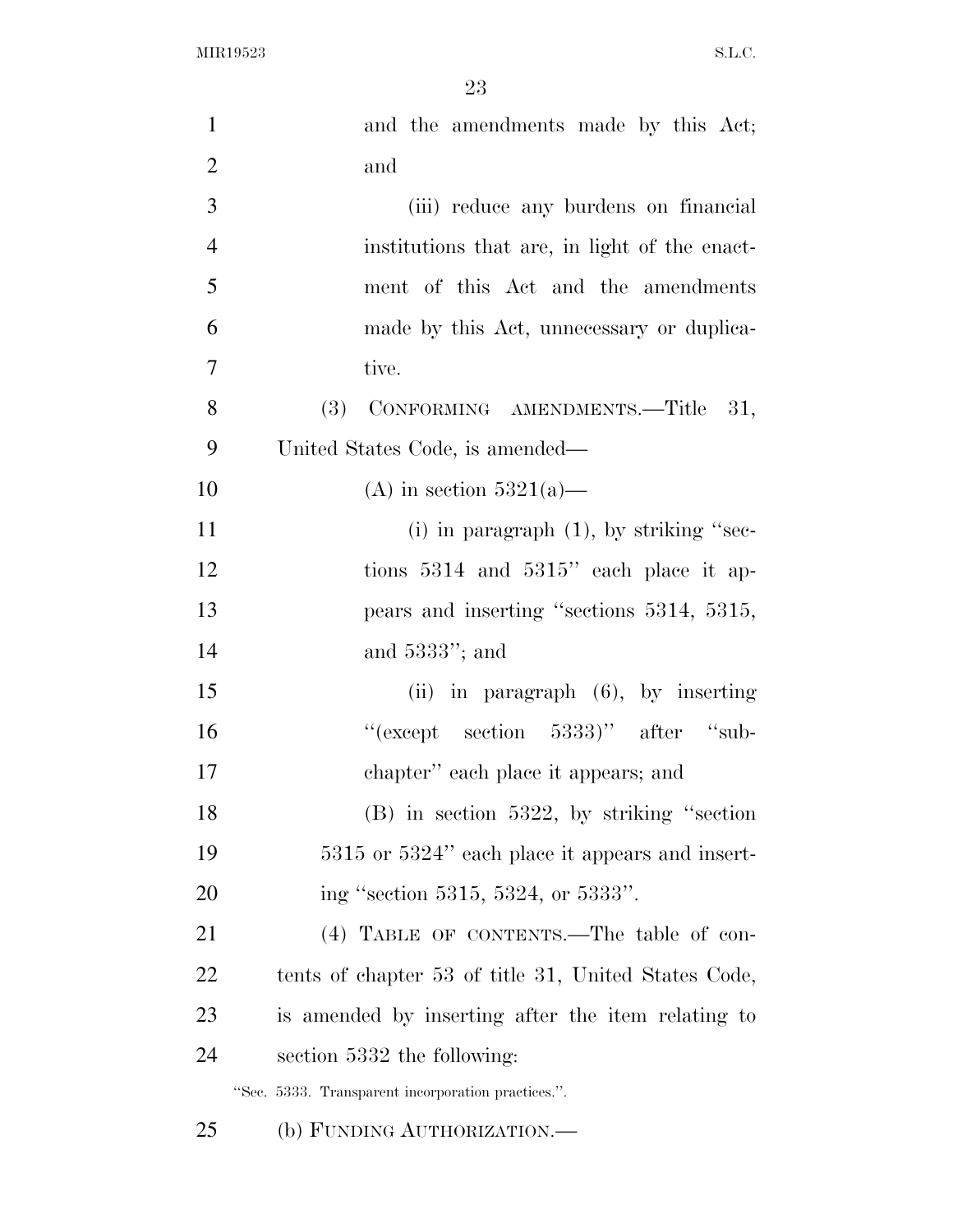(1) IN GENERAL.—To carry out section 5333 of 2 title 31, United States Code, as added by subsection (a), funds shall be made available to the Financial Crimes Enforcement Network (in this subsection re- ferred to as ''FinCEN'') to pay reasonable costs re- lating to compliance with the requirements of such section. (2) FUNDING SOURCES.—Funds shall be pro- vided to FinCEN to carry out the purposes de- scribed in paragraph (1) from one or more of the following sources: (A) Upon application by FinCEN, and without further appropriation, the Secretary of the Treasury shall make available to the FinCEN unobligated balances described in sec-16 tion  $9705(g)(4)(B)$  of title 31, United States Code, in the Department of the Treasury For- feiture Fund established under section 9705(a) of title 31, United States Code. (B) Upon application by FinCEN, after consultation with the Secretary of the Treasury, and without further appropriation, the Attorney General of the United States shall make avail-24 able to FinCEN excess unobligated balances (as 25 defined in section  $524(e)(8)(D)$  of title 28,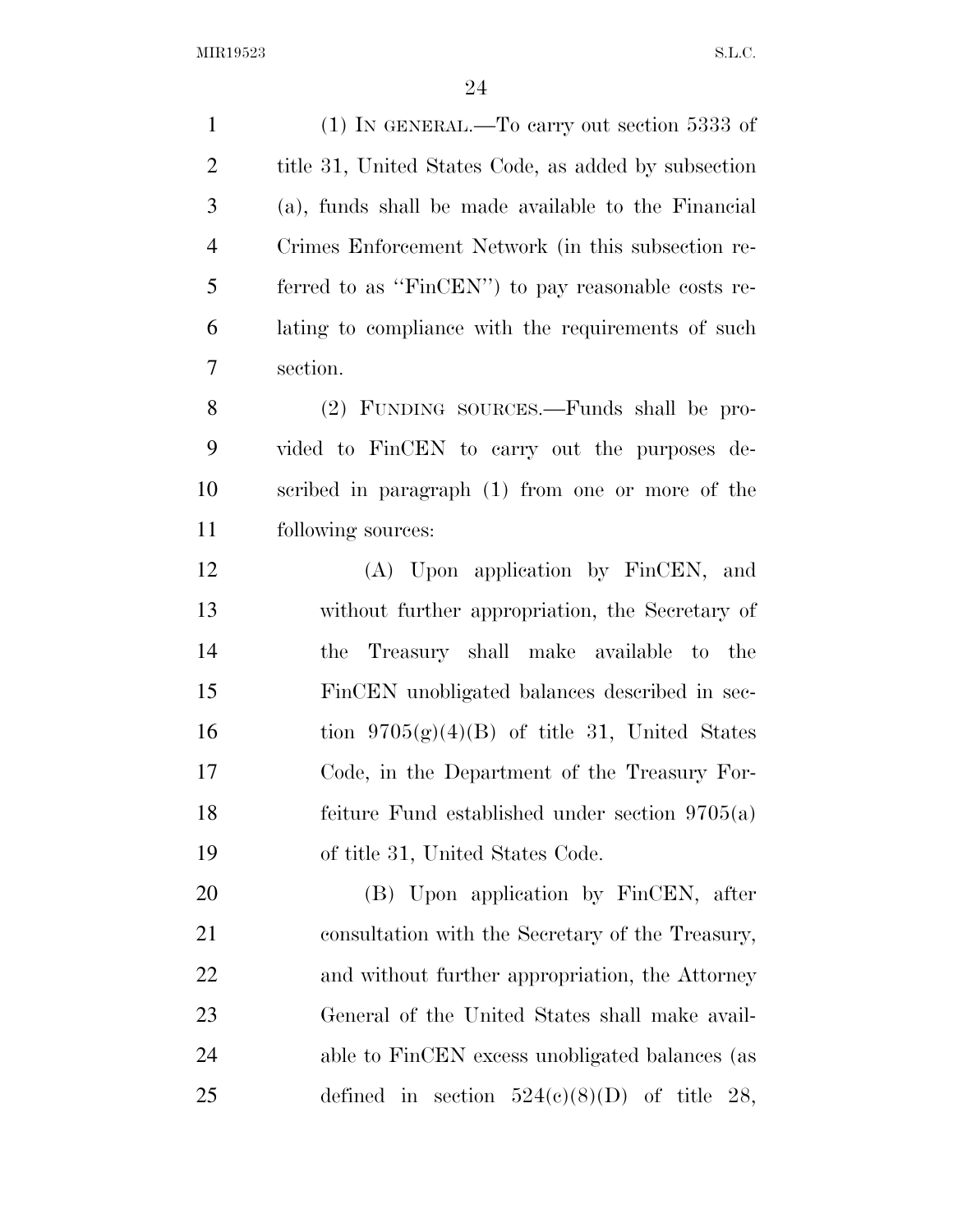| $\mathbf{1}$   | United States Code) in the Department of Jus-                |
|----------------|--------------------------------------------------------------|
| $\overline{2}$ | tice Assets Forfeiture Fund established under                |
| 3              | section $524(c)$ of title 28, United States Code.            |
| $\overline{4}$ | (3) MAXIMUM AMOUNTS.—                                        |
| 5              | (A) DEPARTMENT OF THE TREASURY.-                             |
| 6              | The Secretary of the Treasury may not make                   |
| 7              | available to FinCEN a total of more than                     |
| 8              | $$30,000,000$ under paragraph $(2)(A)$ .                     |
| 9              | (B) DEPARTMENT OF JUSTICE.—The At-                           |
| 10             | torney General of the United States may not                  |
| 11             | make available to FinCEN a total of more than                |
| 12             | $$10,000,000$ under paragraph $(2)(B)$ .                     |
| 13             | (c) FEDERAL CONTRACTORS.—Not later than the                  |
| 14             | first day of the first full fiscal year beginning at least 1 |
| 15             | year after the date of enactment of this Act, the Adminis-   |
| 16             | trator for Federal Procurement Policy shall revise the       |
|                | 17 Federal Acquisition Regulation maintained under section   |
| 18             | $1303(a)(1)$ of title 41, United States Code, to require any |
| 19             | contractor or subcontractor who is subject to the require-   |
| 20             | ment to disclose beneficial ownership information under      |
| 21             | section 5333 of title 31, United States Code, as added by    |
| 22             | subsection (a), to provide the information required to be    |
| 23             | disclosed under such section to the Federal Government       |
| 24             | as part of any bid or proposal for a contract with a value   |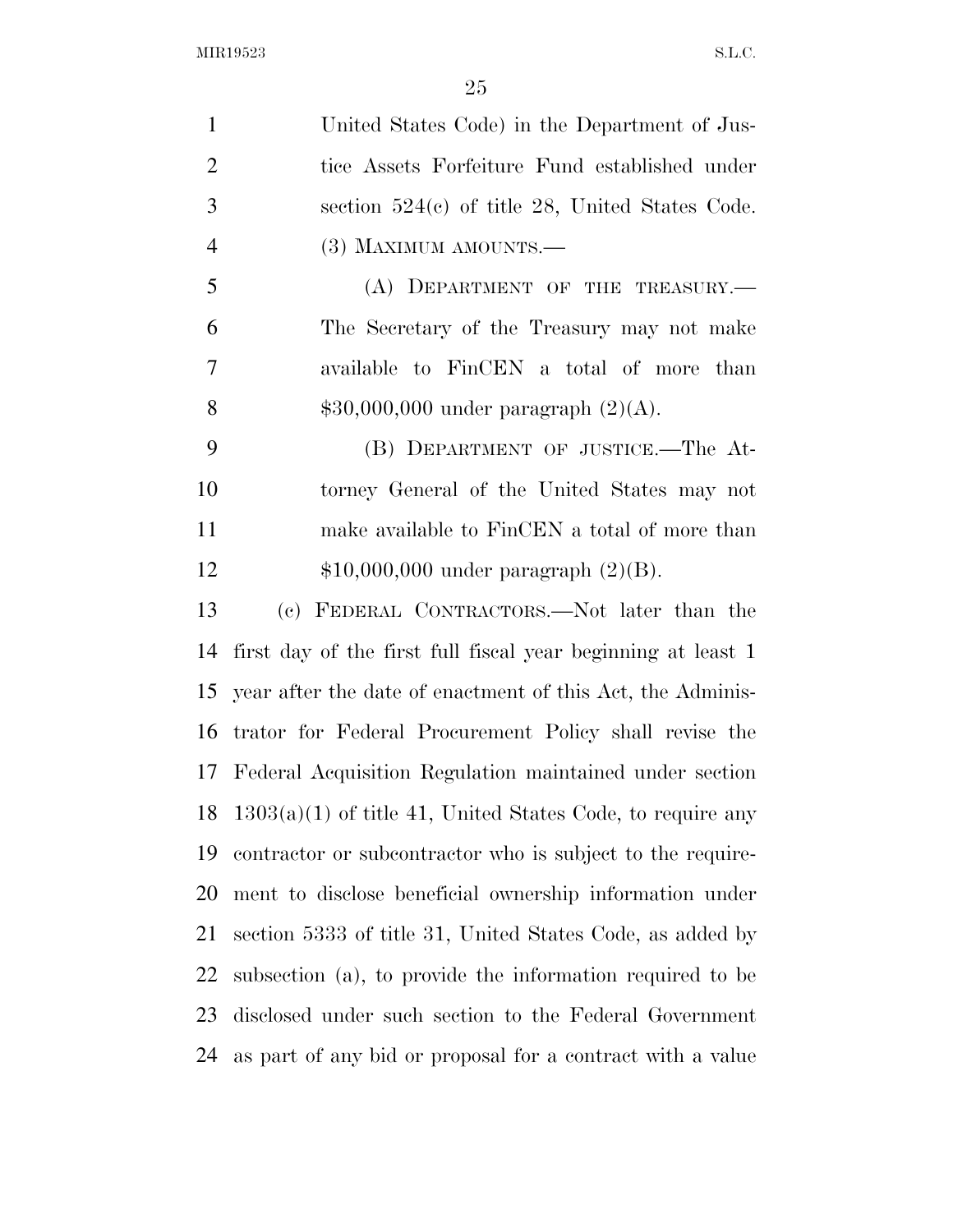threshold in excess of the simplified acquisition threshold under section 134 of title 41, United States Code.

## **SEC. 3. STUDIES AND REPORTS.**

 (a) UPDATING OF BENEFICIAL OWNERSHIP INFOR-MATION.—

 (1) STUDY.—The Secretary of the Treasury, in consultation with the Attorney General of the United States, shall conduct a study to evaluate—

 (A) the necessity of a requirement for cor- porations and limited liability companies to up- date the list of their beneficial owners within a specified amount of time after the date of any change in the list of beneficial owners or the in- formation required to be provided relating to each beneficial owner, taking into account the annual filings required under section  $5333(a)(1)(B)(i)$  of title 31, United States 18 Code, as added by section  $(2(a))$ , and the infor-mation contained in such annual filings; and

 (B) the burden that a requirement to up- date the list of beneficial owners within a speci- fied period of time after a change in such list of beneficial owners would impose on corpora-tions and limited liability companies.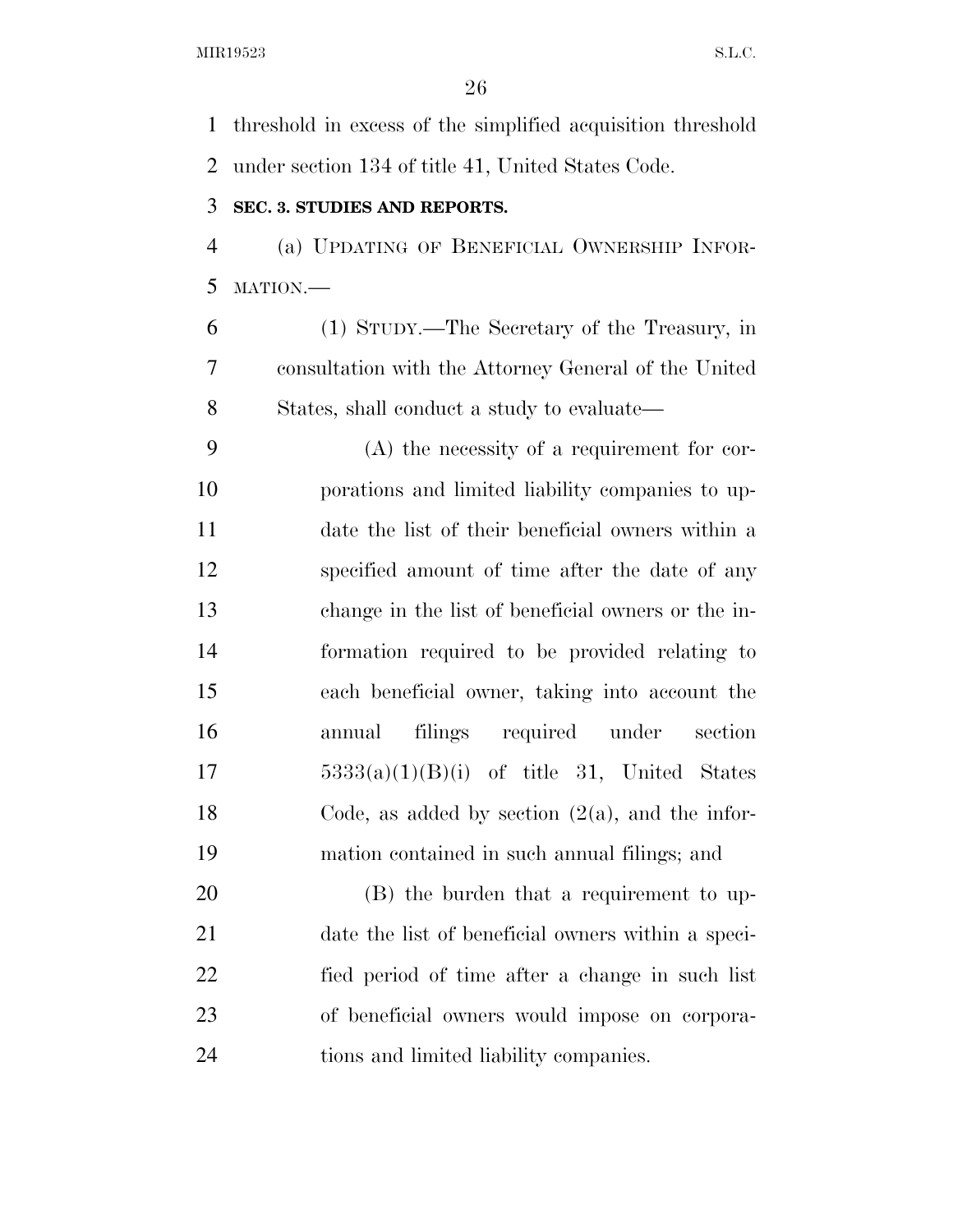(2) REPORT.—Not later than 1 year after the date of enactment of this Act, the Secretary of the Treasury shall submit a report on the study required under paragraph (1) to the Committee on Banking, Housing, and Urban Affairs of the Senate and the Committee on Financial Services of the House of Representatives.

 (3) PUBLIC COMMENT.—The Secretary of the Treasury shall seek and consider public input, com- ments, and data in order to conduct the study re-quired under paragraph (1).

 (b) OTHER LEGAL ENTITIES.—Not later than 2 years after the date of enactment of this Act, the Comp- troller General of the United States shall conduct a study and submit to Congress a report—

 (1) identifying each State or Indian Tribe that has procedures that enable persons to form or reg- ister under the laws of the State or Indian Tribe partnerships, trusts, or other legal entities, and the nature of those procedures;

 (2) identifying each State or Indian Tribe that requires persons seeking to form or register partner- ships, trusts, or other legal entities under the laws of the State or Indian Tribe to provide information about the beneficial owners (as that term is defined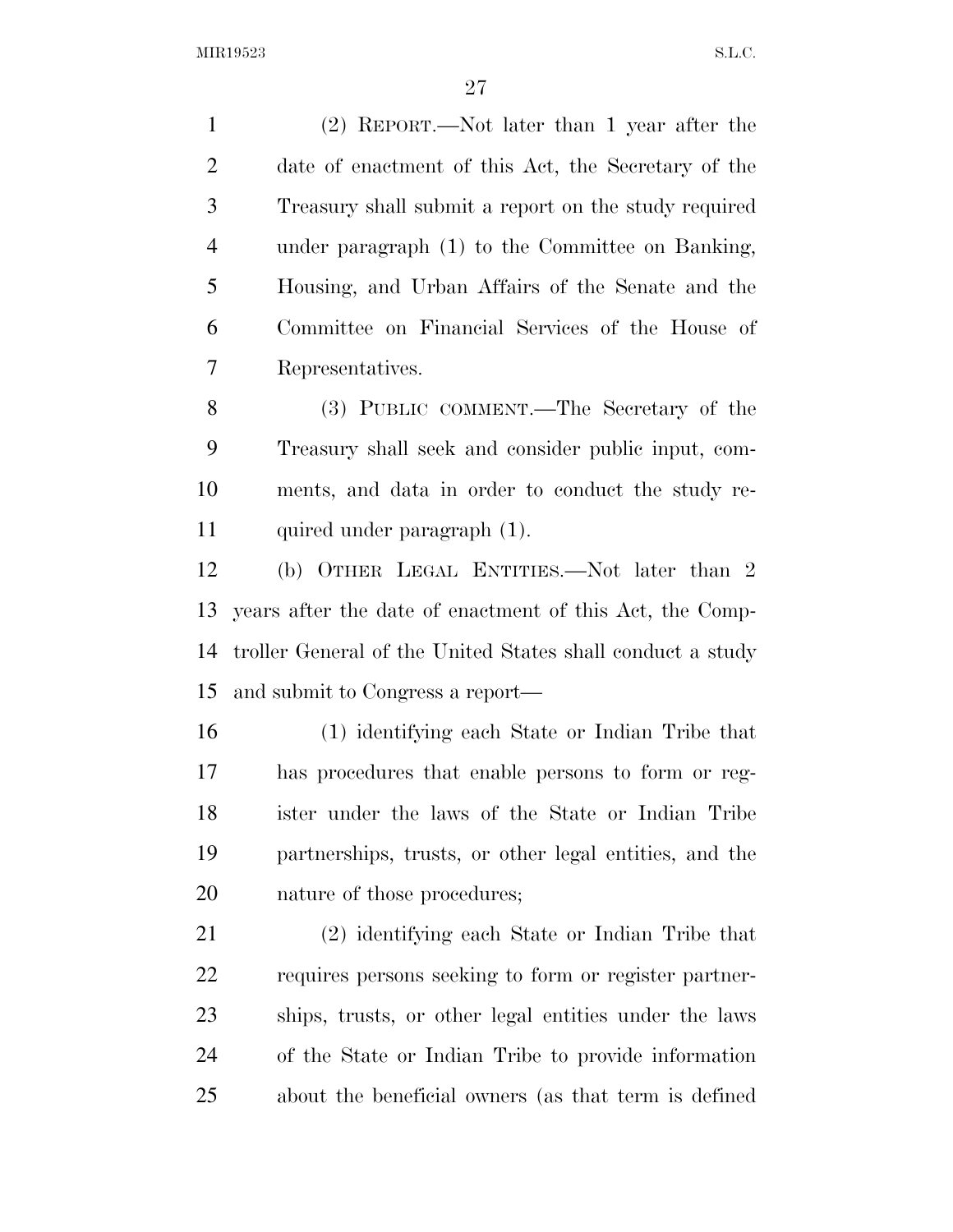1 in section  $5333(d)(1)$  of title 31, United States  $2 \text{ Code}$ , as added by section  $2(a)$  or beneficiaries of such entities, and the nature of the required infor- mation; (3) evaluating whether the lack of available beneficial ownership information for partnerships, trusts, or other legal entities— (A) raises concerns about the involvement of such entities in terrorism, money laundering, tax evasion, securities fraud, or other mis- conduct; and (B) has impeded investigations into enti- ties suspected of such misconduct; and (4) evaluating whether the failure of the United States to require beneficial ownership information for partnerships and trusts formed or registered in the United States has elicited international criticism and what steps, if any, the United States has taken or is planning to take in response. (c) EFFECTIVENESS OF INCORPORATION PRAC- TICES.—Not later than 5 years after the date of enact- ment of this Act, the Comptroller General of the United States shall conduct a study and submit to Congress a report assessing the effectiveness of incorporation prac-